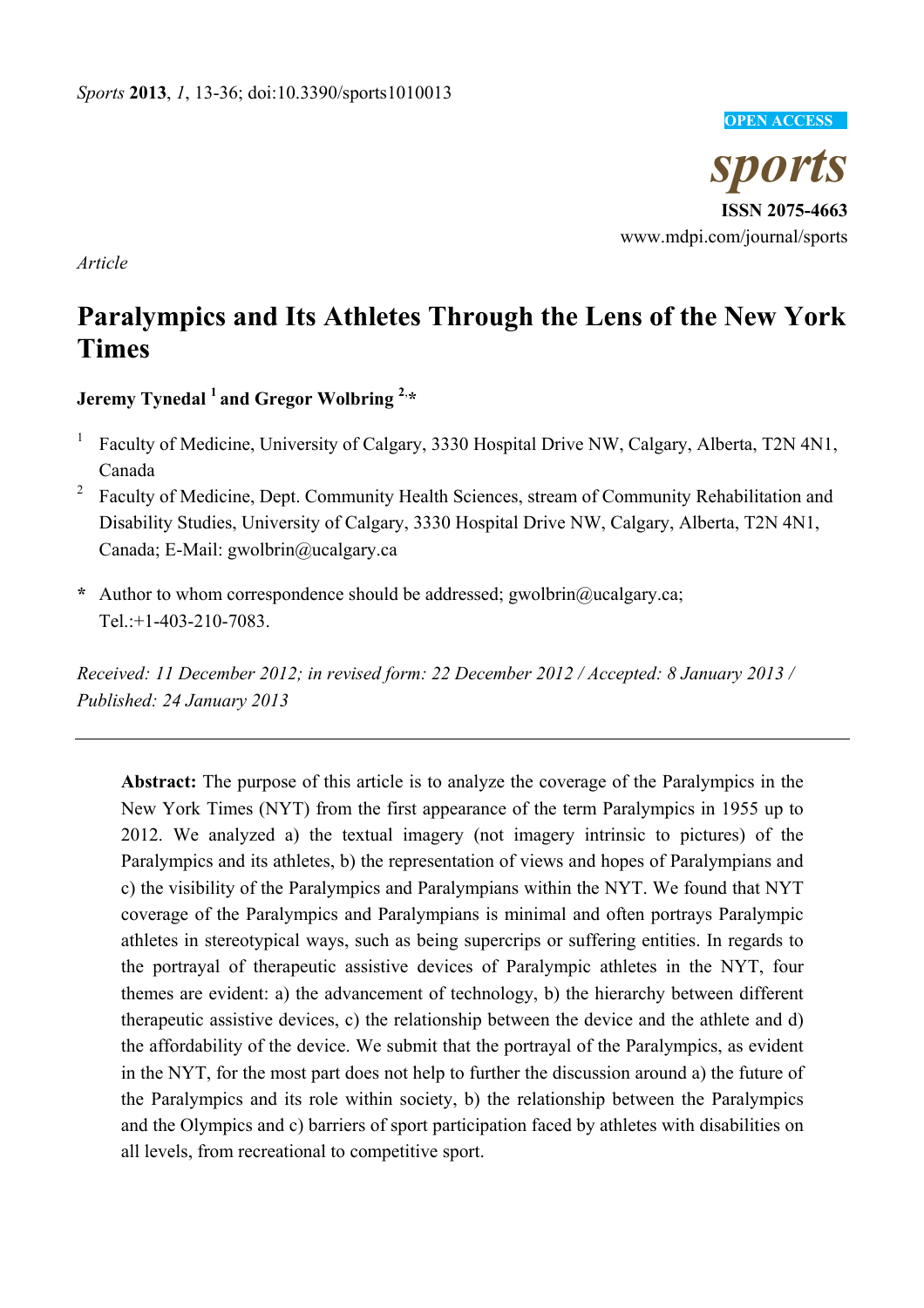**Keywords:** Paralympics; Paralympic athletes; Paralympians; media; portrayal; New York Times

#### **1**. **Introduction**

Participation in sport has many health, social, economic and environmental benefits that encompass self-concept, self-esteem, reduced depressive symptoms, decreased anxiety, improved self-acceptance, changes in anti-social behaviour and enhanced psychological well-being [1]. Sport is of particular importance for improving the quality of life, self-esteem, independence and social integration of people with disabilities [2-7]. People with disabilities who participate in sport have significantly higher self-esteem and are more present in leadership positions [8,9], particularly in the sport industry, than are inactive people with disabilities [5-7]. Statistics Canada reports that only three percent of people with a physical disability consider themselves physically active [10]. A 2005 report by the Irish National Disability Authority highlights the lack of sport participation of people with disabilities in Ireland, England, the European Union, Canada and the USA [11]. According to the proceedings of a 2011 symposium organized by the US Inclusive Fitness Coalition (USIFC), titled *Physical Activity and Sport for People with Disabilities* [12], individuals with disabilities are almost three-times as likely to be sedentary as individuals without disabilities (29% *vs.* 10%); 56% of people with disabilities do not engage in any physical activity, compared to 36% of people without a disability; only 23% of people with disabilities are active for at least 30 minutes three or more times per week; 1.5 million students in public primary and secondary schools with physical impairments are excluded from having access to participate in athletic competitions. The USIFC further states that people with disabilities are more likely to experience attitudinal, social and programmatic barriers that may limit their inclusion in physical activity, fitness, sports, recreation and physical education. According to the International Paralympic Committee (IPC), the goal of the Paralympic Movement is "To enable Paralympic athletes to achieve sporting excellence and inspire and excite the world" [13]. With the advent of facilitating participation of people with disabilities into mainstream sport, it is important to examine the influence of the Paralympics on sport participation of non-Paralympians. Elisabeth Walker-Young, Canada's assistant Chef de Mission for the London 2012 Paralympic summer games, stated that she "is thrilled by the increase in participation at the Paralympics and the awareness the Games generate for people with a disability" [10]. At the same time, it frustrated her that "growth at the elite level has not "trickled down" into more people with disabilities becoming active" [10].

Diffusion of knowledge through printed media is an essential part of the fabric of society to enable social participation [14] and sustain political freedom and stable social order [15,16]. The media helps set the discussion agenda for society and creates the boundaries within which debate takes place [17]. In Grosjean *v.* American Press Co., 297 U.S. 233 (1936), the Supreme Court emphasized the important role of newspapers and magazines to inform the public of national affairs [18]. Critical theorist, Douglas Kellner, asserted that "media influence is so pervasive on our daily lives that often our thoughts, behaviours, styles and opinions are based on the mass media's actual construction of knowledge" [19]. Media representation is both a source and indicator of public opinion [20]. Mass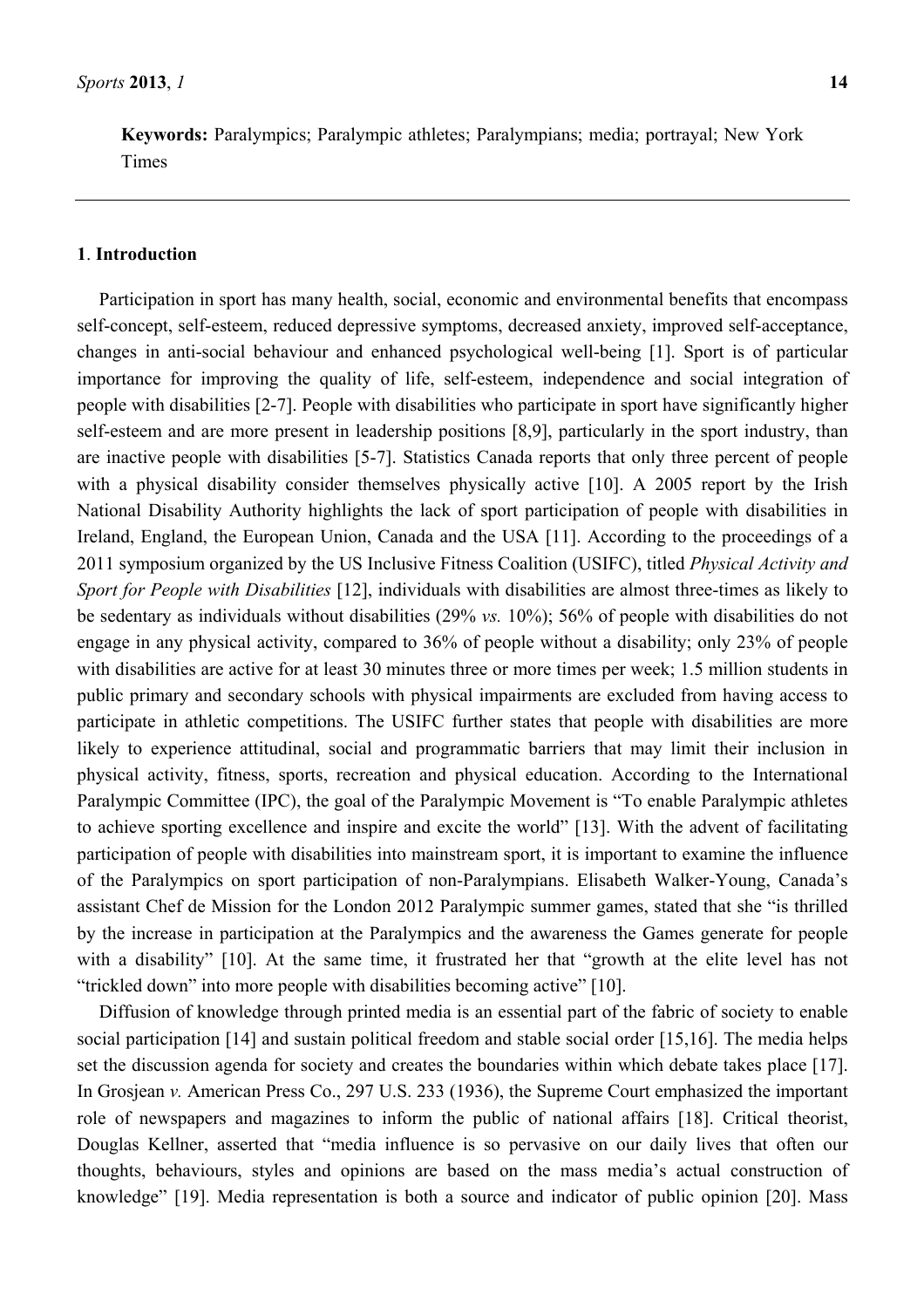media has the power to inform or not inform the public about an event or to construct reality from a particular perspective [21]. According to ethicist Simon Brisenden "the language used and the situation in which it is expressed will determine the message that goes out to those listening" [22]. The message circulated by media about the Paralympics is derived from how the news is prepared around the event in relation to the audience being targeted. In 1924, a member of the Carnegie foundation stated, "knowledge, however important, must be prepared in a great variety of ways for a great variety of minds or it fails to take hold" [23]. One of the major influences of mass media is its reinforcement of existing norms and attitudes [24]. Thus, it is important to examine how mass media, particularly the NYT, has represented the Paralympics. Through the construction of language and symbols used by institutions, groups and individuals, "rhetoric functions as a powerfully shaping instrument for creating conceptions of identity and positioning individuals relative to established social and economic hierarchies" [25]. Media coverage of the Paralympics is one indicator of public representations and attitudes toward sports for people with disabilities [9]. Disabled people have long questioned the use of ableist and disabling language in the media (including both the tabloids and so called "quality" newspapers) [26]. Many articles have focused on analyzing media coverage of the Olympics and Paralympics in general [9,27-31], and more specifically, the 1988 [32], 2000 [33-35], 2002 [36] and 2008 Paralympics [37], and highlighted various problems. However, there has yet to be a review of the coverage of sport related to people with disabilities, in general, and of the Paralympics, in particular, in the New York Times (NYT)—a newspaper that stated the importance of printed media as early as 1790 [14]. We used the NYT because it is a highly esteemed media source, internationally, winning 136 Pulitzer Prizes and citations [38] (three being from the "Sports of the Times" column)—more than any other news organization.

Many scholars have identified the NYT as a key gatekeeper in national news coverage. A study by Althaus and Tewksbury identified that people exposed to the Times for five days adjusted their overall agendas in part to that suggested by the newspaper [39]. Readers of the Times came away with systematically different perceptions of the most important problems facing the country. Iyengar and Kinder argued that the less knowledgeable readers are more susceptible to media-supplied cues about the importance of various issues; this perspective would suggest that agenda-setting effects among less knowledgeable readers should be larger [40].

Given the important role of the media to construct and transmit discourses to the public and, in particular, the self-understanding of the New York Times Company and the publicly perceived importance of the NYT, we submit that it is important to investigate how the NYT covers the Paralympics. The NYT has a long history of covering sport for people with disabilities, with coverage first appearing in 1894 [41]. Therefore, investigating the NYT allows us to examine the portrayal of the Paralympics from its beginnings. With this in mind, we chose to investigate: a) the textual imagery (not imagery intrinsic to pictures) of the Paralympics and its athletes, b) the representation of views and hopes of Paralympians, c) the visibility of the Paralympics and Paralympians and d) the portrayal of therapeutic assistive devices of Paralympic athletes within the NYT from 1955-2012.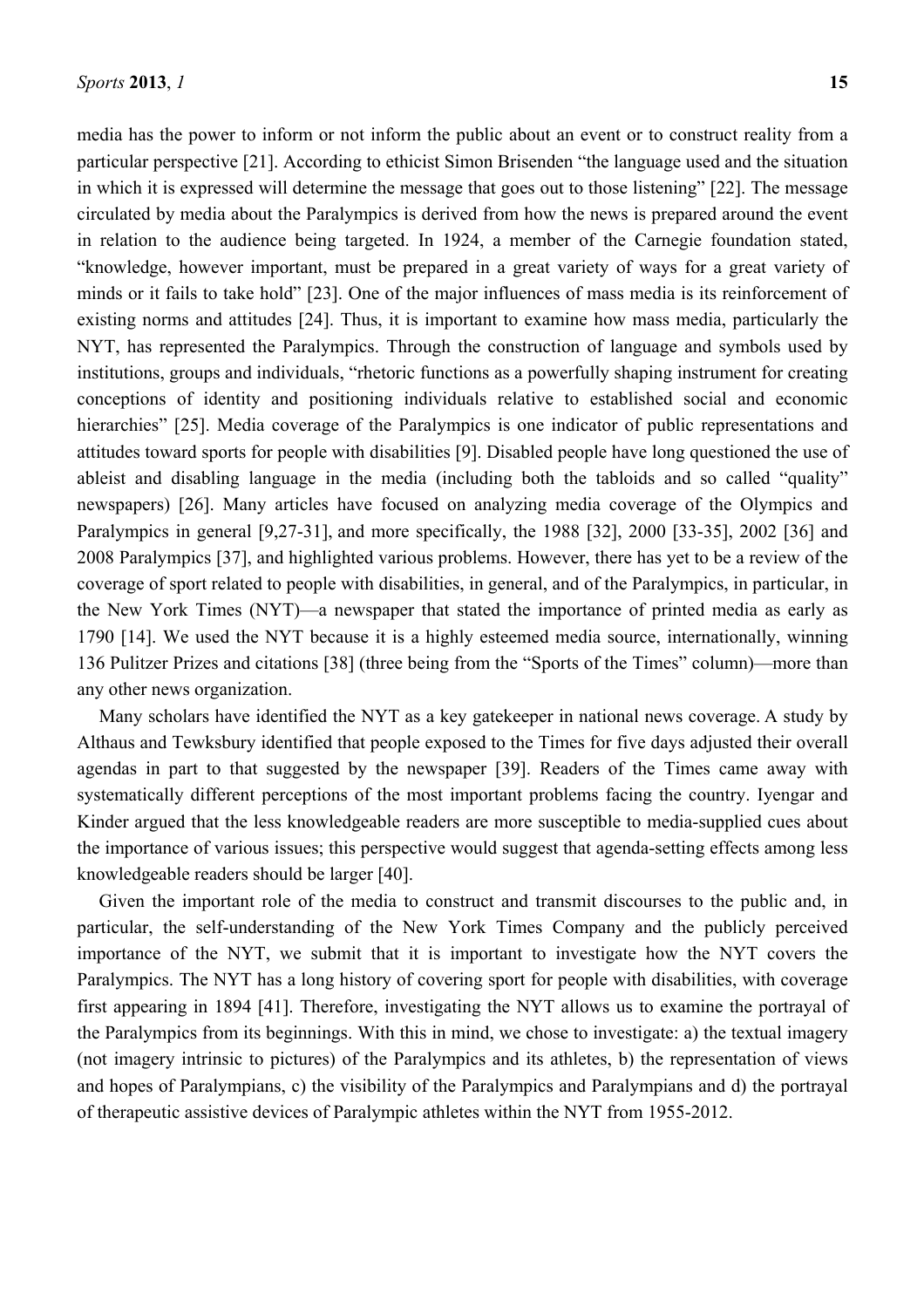#### **2**. **Method**

We conducted a thematic and descriptive textual analysis of the NYT in order to examine deeper underlying issues related to the textual imagery and visibility of the Paralympics and Paralympic athletes, historically and contemporarily. The NYT was systematically searched using [1] the ProQuest search engine (provided by the University of Calgary) for articles from 1851-2006 and [2] the ProQuest search engine (provided by the University of Calgary) for articles from the latest East Coast Edition (2007-2012). Three search strategies were employed. First, we searched terms that are known to be used to cover what we now call the Paralympics. Using the keyword combination 'Olympiad' and 'disabled' we found one article in the NYT from 1920 that wrote about the Antwerp Olympiad covering the problems for the British Olympic Committee of raising money due to appeals of war charities, such as Field Marshall Haig's fund for disabled veterans [42]. An article from 1952 covered the Stoke Mandeville games, the games that are seen as the precursor to the Paralympics. This article used the term "Olympiad for Paralyzed Persons" [43]. The 1976 fifth Summer Paralympic games, called *Torontolympiad*, were not covered in the NYT. However, the main focus of this study was the coverage of articles that used the term Paralympics. Therefore, our second search strategy was to search the full text of the NYT for the keywords Paralympic/Paralympics/Olympic/Olympics to obtain first an appreciation for how often the Paralympics were covered in comparison with the Olympics (Table 1). Finally, in order to identify the Paralympics covering documents for further thematic and descriptive textual analysis, the NYT was searched using the keywords Paralympic/Paralympics in the text of NYT articles. Searching the NYT from 1851-2006 revealed that the first article that used the term Paralympics appeared in 1955 [44]. Given the timespan of the use of the term Paralympic/s from 1955-2012, we divided our results and analysis into three periods: 1955-1987, 1988-2007 and 2008- 2012. The first period, which begins in 1955, marks the start of NYT coverage of the Paralympics with using the term Paralympics, with the first article being *11 Fly to Paralympics* [44]. The second period begins in 1988, when the Seoul Paralympics became the first Games that took place in the same city and on the same playing fields and courts as the Olympics [45]. Supported by the NYT, we perceive 1988 as a milestone in Paralympic development, because Seoul demonstrated that it was possible and desirable to bring Olympic-level organization to the Paralympics [45]. We choose the 2008 Beijing Paralympics as the beginning for the third period, because the Games attracted a record number of viewers for a Paralympic Games [46], higher than in previous games. The third period ended in 2012 with the London games. Our searches generated 246 articles. We saved articles as PDF files and optically characteristically recognized (OCR) them into editable files, which allowed us to highlight and code text in order to identify common themes in each article. We used Adobe Acrobat X Pro to analyze the data in two ways: [1] keyword frequency analysis and [2] in-depth content and thematic analysis of individual articles. As we read each article, we developed a list of codes (covering the research question) in an iterative fashion. Codes covered among others perception and portrayal of the Paralympics, Paralympians and therapeutic assistive devices used by Paralympians. Codes covered further sport disciplines, names of Paralympians, types of disabilities of athletes and stereotypical terms of disabilities. The literature underwent separate analysis by both authors to increase the reliability of our findings.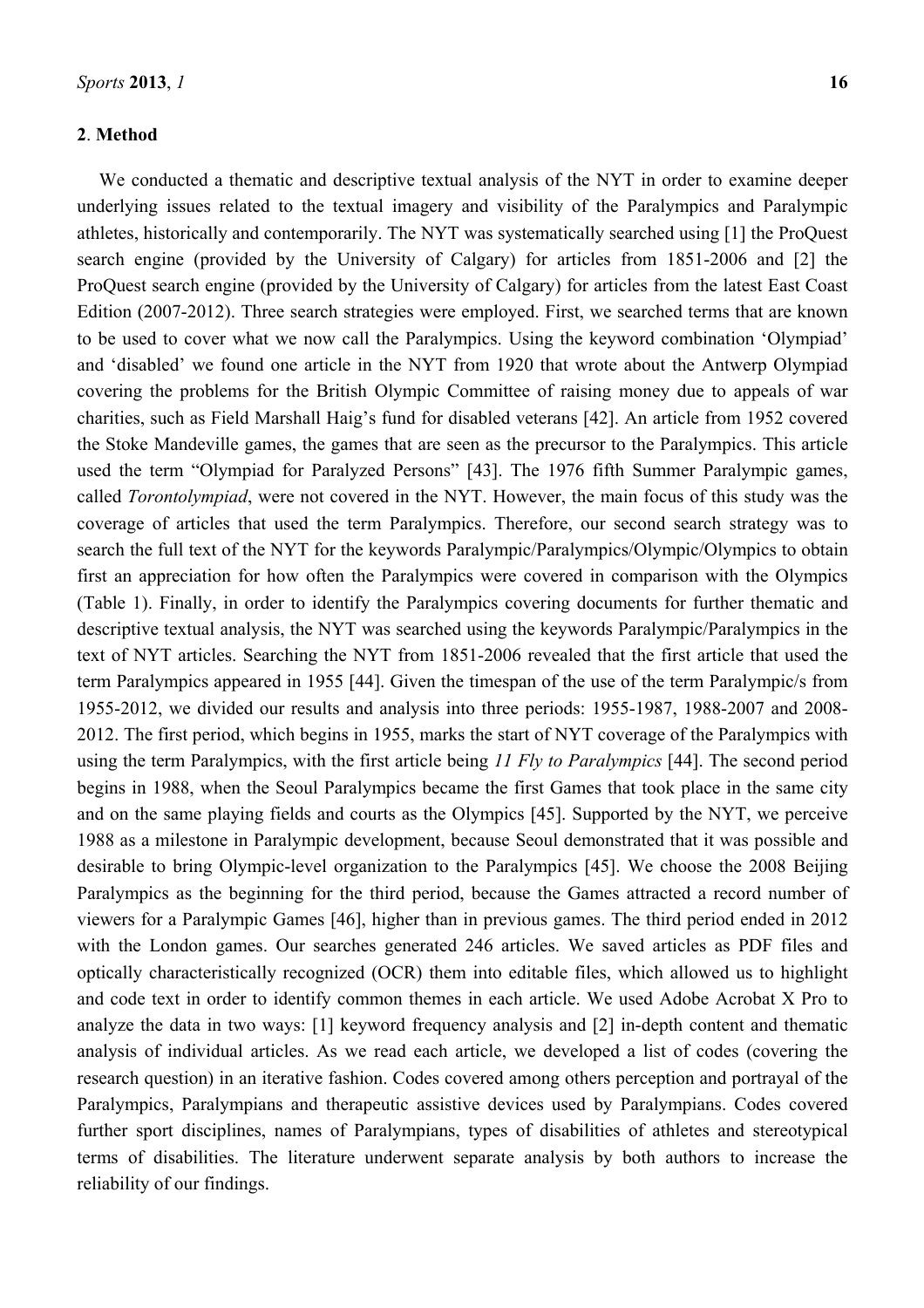#### **3**. **Results and Discussion**

## *3.1. Visibility of the Paralympics* versus *the Olympics*

People with disabilities have taken part in competitive sport for some time. Some of the earliest accounts of competitive sports for people with disabilities describe sport organized by members of deaf communities as early as 1888 and in schools for the blind in 1909 [47]. Visibility is one important aspect for sport activities of people with disabilities. The earliest mention of competitive sport for people with disabilities in the NYT was of sport competitions for 'deaf' and 'mute' communities in 1894 organized by the Deaf and Dumb Institute at the Young Men's Christian Association [41]. With regards to the Paralympics, various Paralympic athletes question the lack of coverage of the Paralympics in the media [9]. In order to ascertain the visibility of the Paralympics in the NYT, we first looked at the relative visibility of the Paralympics and Olympics (in this one case, searching the ProQuest database mentioned before for the words Paralympic/Paralympics and Olympic/Olympics). We found that the Olympics was roughly fifty-times more covered than the Paralympics (Table 1).

**Table 1**. Visibility of articles in the NYT covering the Paralympics and Olympics by period (1955-2012).

| Event             | 1955-1987 | 1988-2007 | 2008-2012 | <b>Total</b> |
|-------------------|-----------|-----------|-----------|--------------|
| Number of         | 49        | 115       | 82        | 246          |
| articles covering |           |           |           |              |
| the Paralympics   |           |           |           |              |
| Number of         | 1,296     | 7,100     | 2,091     | 10,487       |
| articles covering |           |           |           |              |
| the Olympics      |           |           |           |              |

In a second step, we looked at the visibility of the Paralympics by counting NYT articles that covered a given Paralympic game one year before to one year after its occurrence (with the exception of London 2012, where we counted articles up to November  $1<sup>st</sup>$ , 2012 (Fig. 1)). Figure 1 reveals that there is an increase in visibility over time in summer Paralympics (the number for London 2012 is lower because we have not reached the one year after London 2012 stage yet; given where the numbers are already, we believe that London 2012 will outperform Beijing 2008 in terms of coverage in the NYT). The numbers are much less encouraging for the winter Paralympics, where no clear trend of increasing visibility is evident. In general, there appears to be a bias in the NYT of coverage of the summer Paralympics games over the winter Paralympic games (Fig. 1).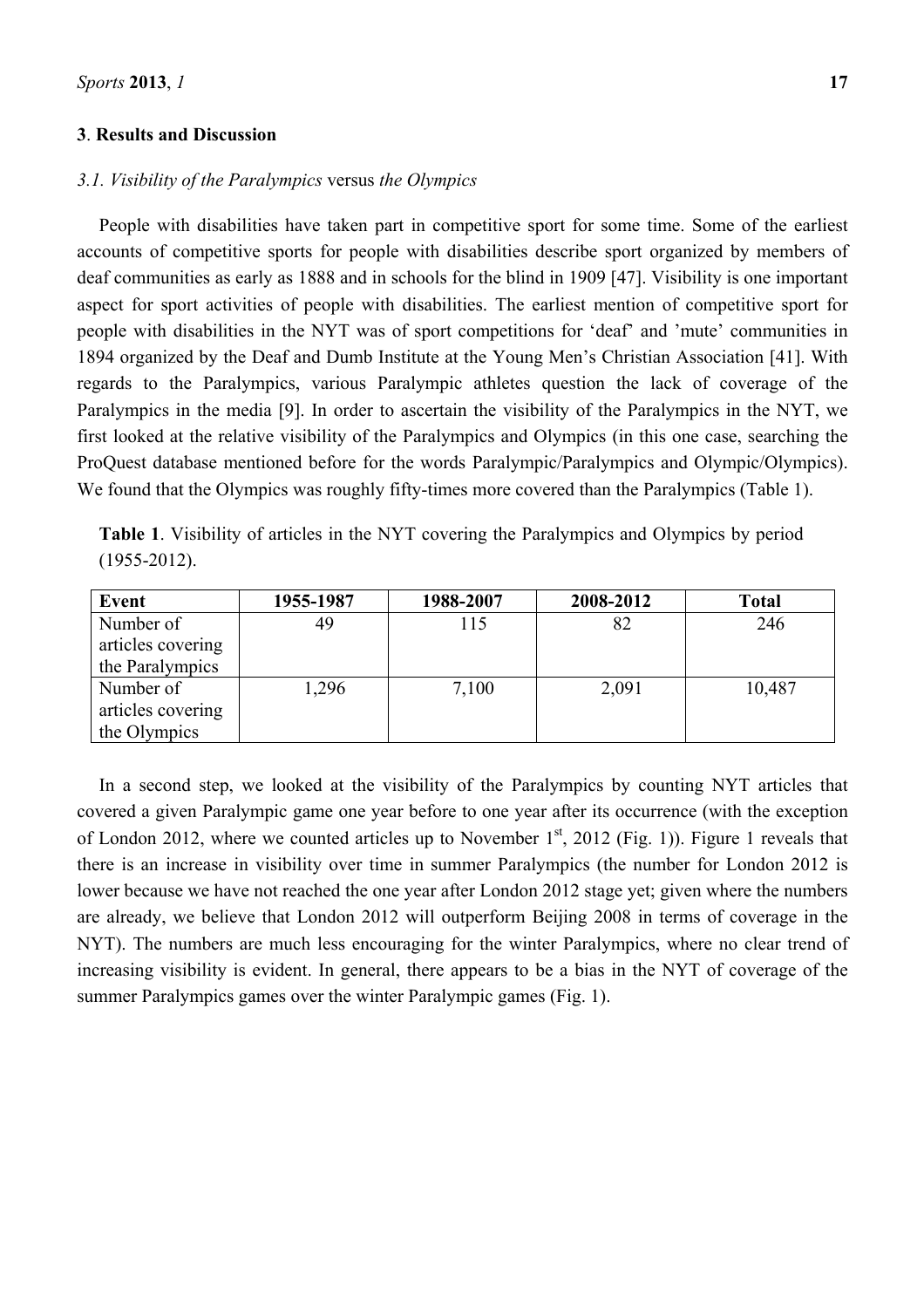

## *3.2. Visibility of Different Paralympic Sport Disciplines*

As much as the overall visibility of the Paralympics is important, so is the visibility of individual sport disciplines, given that athletes in all disciplines work very hard to qualify for the Paralympics. We found a gradient of visibility related to disciplines (Table 2). Most of the disciplines visible are summer Paralympic disciplines. With the exception of skiing, we found very little coverage of winter Paralympic disciplines in the NYT.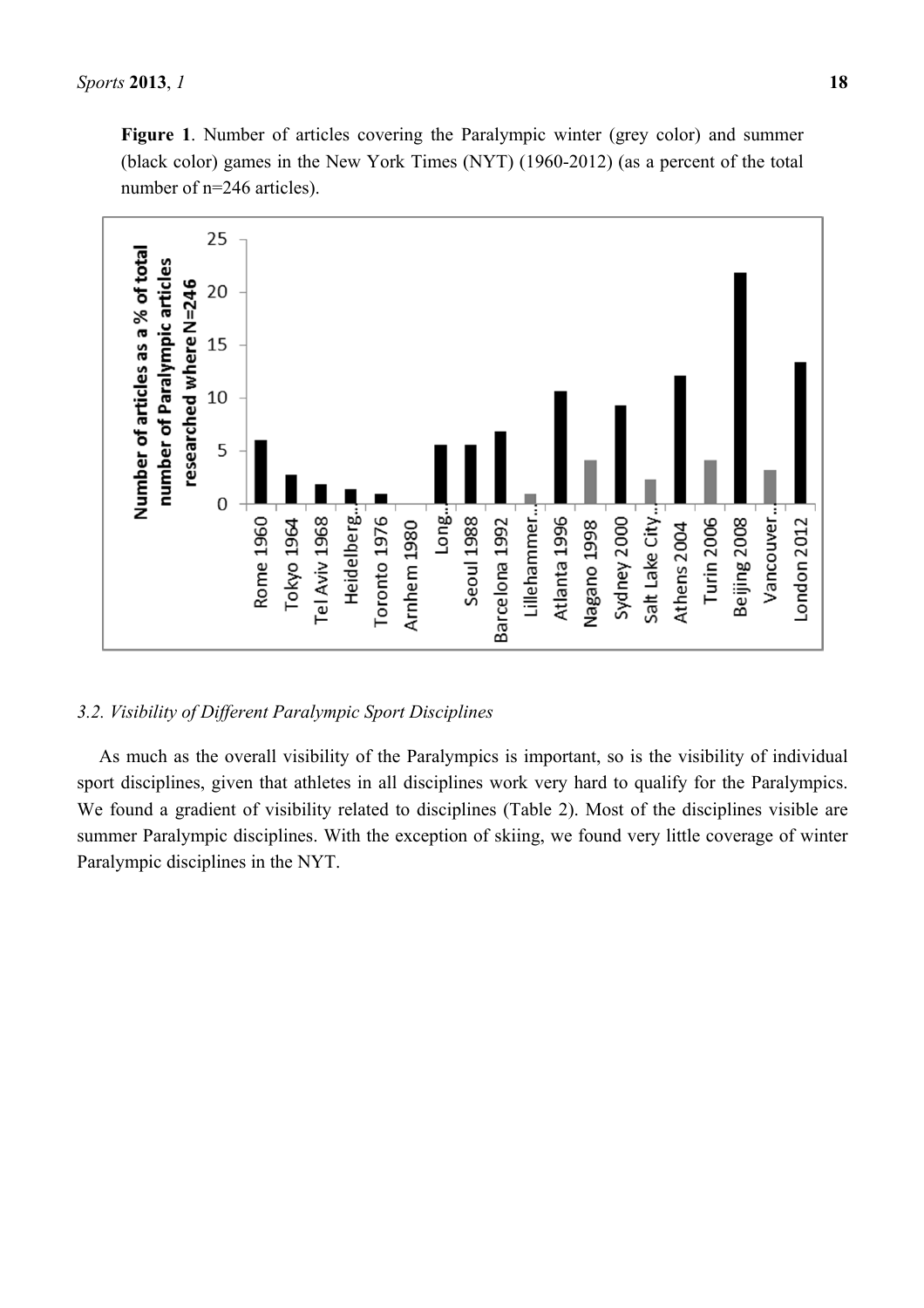|                   | <b>Table 2.</b> Visibility of coverage in the NYT of sport disciplines in the Paralympics |  |  |
|-------------------|-------------------------------------------------------------------------------------------|--|--|
| $(1955 - 2012)$ . |                                                                                           |  |  |

| <b>Sport</b>      | <b>Number of Articles</b> |
|-------------------|---------------------------|
| <b>Basketball</b> | 70                        |
| Athletics         | 53                        |
| Skiing            | 48                        |
| Table tennis      | 30                        |
| Archery           | $\overline{24}$           |
| Shot put          | 23                        |
| <b>Discus</b>     | 22                        |
| Javelin           | 20                        |
| Cycling           | 19                        |
| Tennis            | $\overline{16}$           |
| Soccer            | 13                        |
| <b>Rugby</b>      | 11                        |
| Weight lifting    | 11                        |
| Swimming          | 11                        |
| Slalom            | 9                         |
| Shooting          | $\overline{8}$            |
| Fencing           | $\overline{7}$            |
| Yachting          | 6                         |
| Volleyball        | 6                         |
| Sledge hockey     | $\overline{5}$            |
| Sailing           | 5                         |
| Pentathlon        | $\overline{4}$            |
| Darts             | $\overline{3}$            |
| Tandem cycling    | 3                         |
| Triathlon         | $\overline{3}$            |
| Equestrian        | $\overline{\mathbf{3}}$   |
| Snooker           | $\overline{2}$            |
| Club throwing     | $\overline{2}$            |
| Heptathlon        | $\overline{2}$            |
| Darchery          | $\overline{2}$            |
| Judo              | $\overline{2}$            |
| Ping-pong         | $\mathbf{1}$              |
| <b>Bowling</b>    | 1                         |

## *3.2. Visibility of Paralympians*

A third aspect of visibility in regards to the Paralympics is the visibility of Paralympic athletes (Table 3). In general, very few Paralympians were mentioned by name in the NYT, and the Paralympians mentioned were not mentioned in many articles. The title of most 'famous' Paralympian, at least temporarily, belongs to Oscar Pistorius (n=32). The main focus of the NYT coverage of Pistorius from 2007-2012 was the controversy around him wanting to compete in the 2008 Beijing Olympics [48] and 2012 London Olympics, with all articles being supportive of his participation in the Olympics. Beyond the coverage of the Olympic angle, the NYT expressed a high expectation for Pistorius to win the 200 and 400 meters at the Beijing Paralympics [49] and characterized him as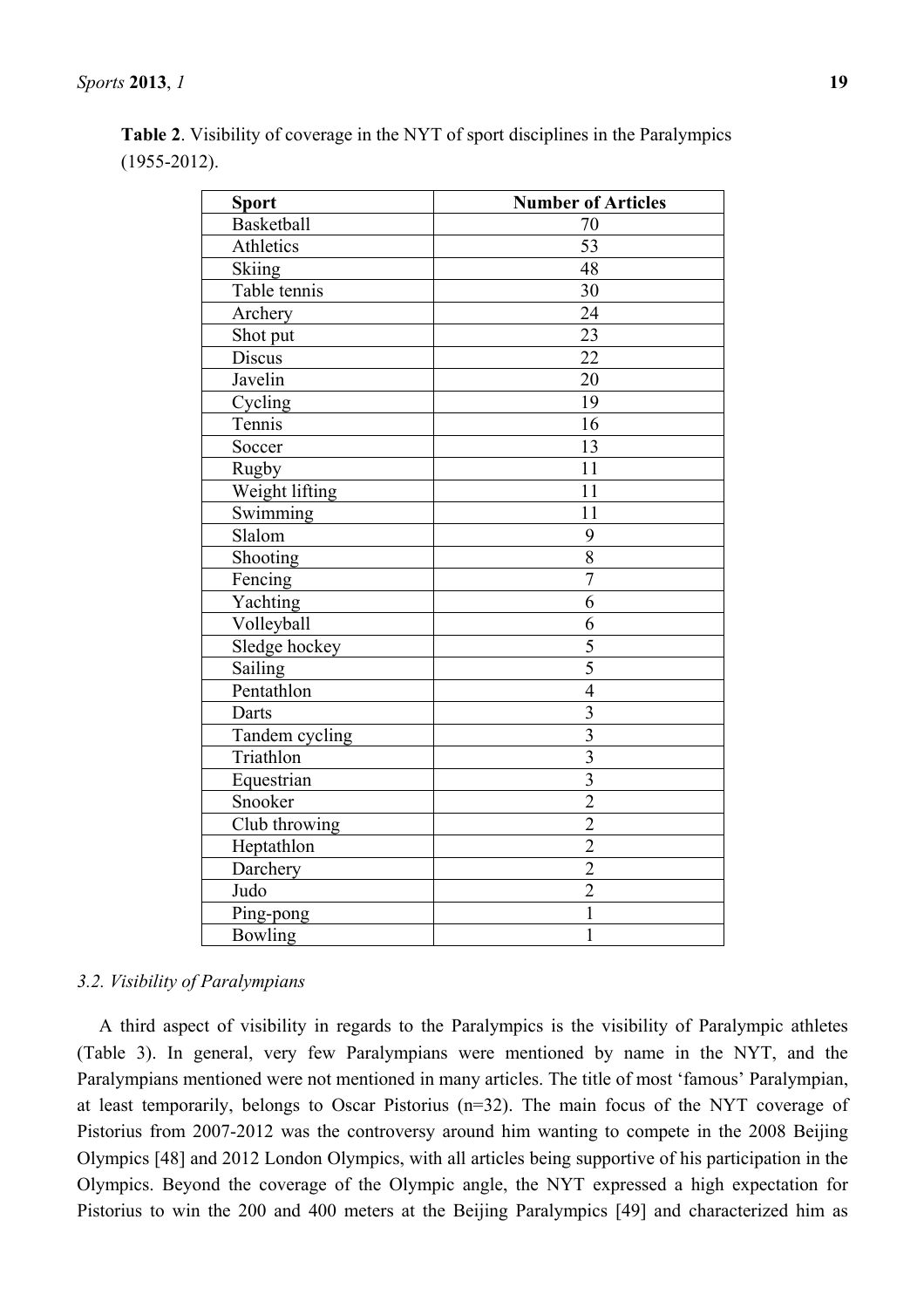"admirable" [50] for running on prostheses. The NYT also represented competitive rivalry between Paralympians and Pistorius, where the NYT envisioned that other Paralympians should "knock off Pistorius" [51]. During the London Paralympics, when Alan Oliveira placed first in the 200-m and Pistorius placed second, the NYT called it a "loss" and "upset" [52] and criticized Pistorius for questioning the length of the blades with which Oliveira ran [53] instead of highlighting Oliveira's gold medal.

Natalie du Toit (n=10) was mentioned in the NYT for competing in the 2008 and 2012 Olympics and was compared with Pistorius' not yet competing in the Olympics and focused on the fact that du Toit did not provoke a debate when qualified for the Beijing Olympics due to her not wearing an artificial leg in her swimming competitions [54]. Apart from being covered with Pistorius in the NYT, du Toit was recognized individually for being the first female with an amputation to swim in the Olympics [54] and for carrying the South African flag at the opening ceremony of the Paralympics and Olympics [55]. Furthermore, she is a decorated athlete who won five gold medals and a silver medal in the Athens Paralympics [56] and four gold medals in the Beijing Paralympics [57].

Right along with du Toit in visibility is Marla Runyan (n=7), who competed in the 1500-m at the 2000 Olympics in Sydney [58]. The NYT portrayed Runyan's athletic career as the feel-good success story of "fierce determination […] to defeat some incredibly long odds," [59], which was vision impairment from Stargardt's disease. Swimmer Jessica Long (n=7), having a double below-the-knee amputation, was mentioned in the NYT for her competitive ability to train against able-bodied swimmers and beat most of them. In 2006, Long won nine gold medals in a world competition in South Africa [60]. In the years 2007, 2008 and 2010, six articles of the NYT covered Long being awarded the E. Sullivan Award as her nation's most outstanding amateur athlete.

Paralympians mentioned once in the NYT include: Matt King, Victor Calise, Ivy Gunter, Kevin Bramble, Casey Martin, Antonio Rebollo, Geoff Mstesky, Robert Hawkes, Bob Wieland, Thecla Mitchell, Paddy Rossbach, Joseph Bowser, Aaron Schiedes-stargadts, Kim Borowitz, Mike Savicki, Laura Schwanger, Sebastian DeFransesco, Said Rasul Kadhim, Kendall Bailey, Andy Yohe, Andy Soule, Trischa Zorn, Jim Mastro, Josh George, Sergei Shilov, Bradley Walker, Blake McMinn, Jim Abbott, Doug Pringle, Kamel Ayari, Joe Dowling, Nina Kirn Tony Nogueira, Ernst Van Dyk, Edith Hunkeler, Marin Morrison, April Holmes, Scott Winkler, Hou Bin, Tyson Gay, Heba Said Ahmed, Andrea de Mello and SuGui Kriss, Alex Zanardi, Donna Ponessa, Anthony Dawson, Amaya Alonso, Dale Dedrick, Ian Jones, Matthew Cowdrey, Veronika Vadovicova, Manuela Schmermund, Nilda Gomez Lopez, Simon Richardson, Masaki Fujita, Greg Ball, Guo Huaping, Cui Na, Laroslav Semeneko, Anjali Forber-Pratt, Sarah Reinersten, Im Dong-hyun, Cheng Chu Sian, Lex Gillette, Chantal Petitclerc, Daniela di Toro, Cameron van der Burgh, Khotso Mokoena, Chad le Clos, Matt Scott, Jarryd Wallace and Blake Leeper.

Paralympians Karoly Takics and Liz Hartel, who are known to have competed in the Olympics, were not mentioned in the NYT.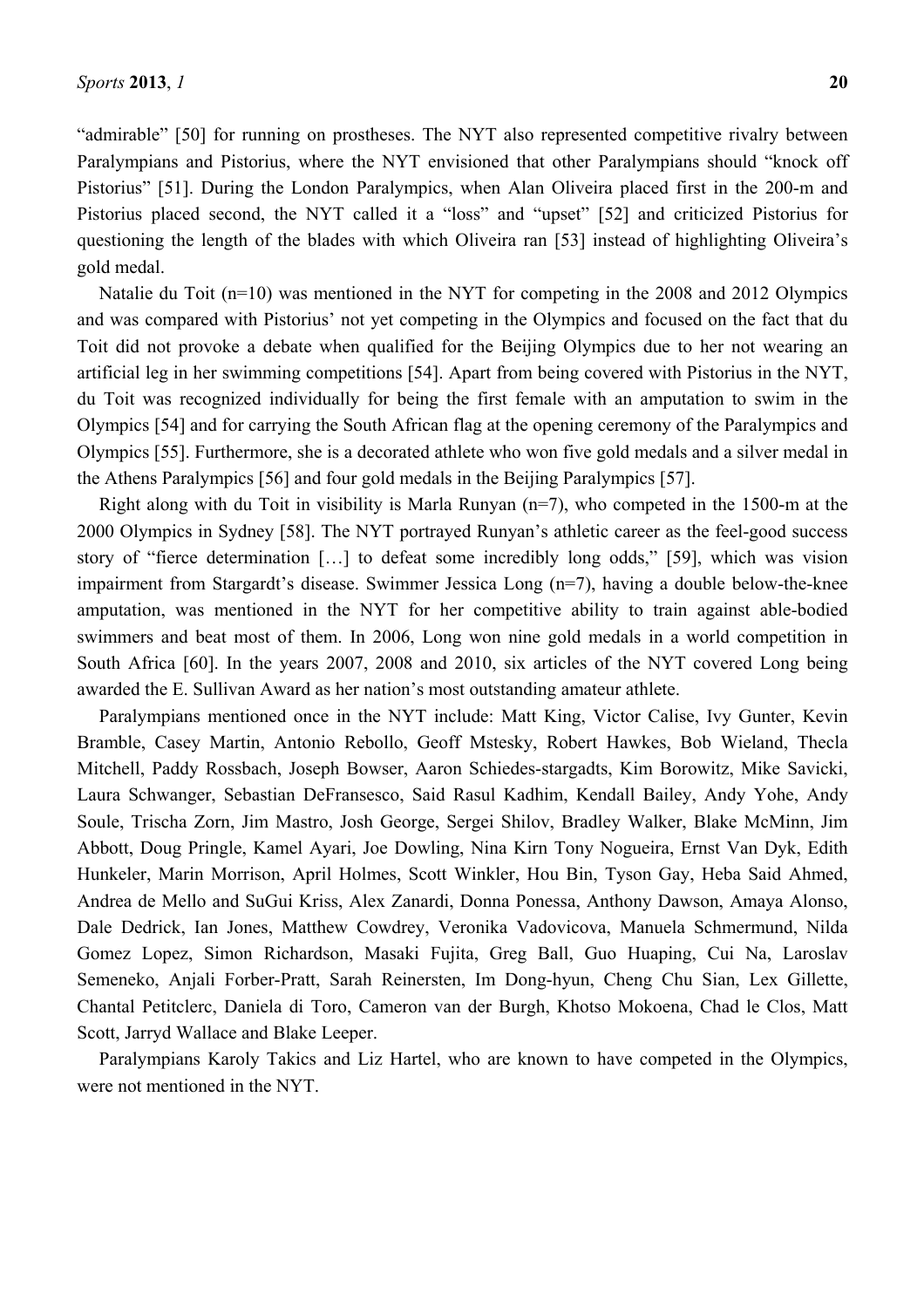**Table 3**. Visibility of Paralympians mentioned more than once in the NYT 1955-2012 (by decreasing order of hit-count) \*Indicates competed in the Olympics

| Paralympian            | <b>Number of articles</b> |
|------------------------|---------------------------|
| *Oscar Pistorius       | 32                        |
| *Natalie du Toit       | 10                        |
| *Marla Runyan          | 7                         |
| Jessica Long           | 7                         |
| Marlon Shirley         | 6                         |
| Dennis Oehler          | 6                         |
| Erin Popovich          | 5                         |
| *Neroli Fairhall       | $\overline{4}$            |
| Kortney Clemons        | $\overline{4}$            |
| <b>Aimee Mullins</b>   | $\overline{4}$            |
| Alonzo Wilkins         | 3                         |
| <b>Brian McKeever</b>  | 3                         |
| *Natalya Partyka       | 3                         |
| Nick Scandone          | 3                         |
| Alan Oliveira          | 3                         |
| Melissa Stockwell      | 3                         |
| Chris Waddell          | 3                         |
| <b>Bill Demby</b>      | 3                         |
| <b>Helene Hines</b>    | 3                         |
| Tony Iniguez           | $\overline{3}$            |
| *George Eyser          | $\overline{2}$            |
| Mark Zupan             | $\overline{2}$            |
| Scott Hogsett          | $\overline{2}$            |
| Andy Cohn              | $\overline{2}$            |
| Jeff Skiba             | $\overline{2}$            |
| *Todd Schaffhauser     | $\overline{2}$            |
| John Register          | $\overline{2}$            |
| <b>Casey Martin</b>    | $\overline{2}$            |
| David Weir             | $\overline{2}$            |
| Jerome Singleton       | $\overline{2}$            |
| <b>Brian Frasure</b>   | $\overline{2}$            |
| Korie Homan            | $\overline{2}$            |
| <b>Esther Vergreer</b> | $\overline{2}$            |
| Sharon Walraven        | $\overline{2}$            |
| Jiske Griffioen        | $\overline{2}$            |
| Paul Schulte           | $\overline{2}$            |
| Jerrod Fields          | $\overline{2}$            |
| Amy Palmiero-Winters   | $\overline{2}$            |
| Damian Lopez Alfonzo   | $\overline{2}$            |
| Jackie Joyner-Kersee   | $\overline{2}$            |
| Jim Bob Bizzell        | $\overline{2}$            |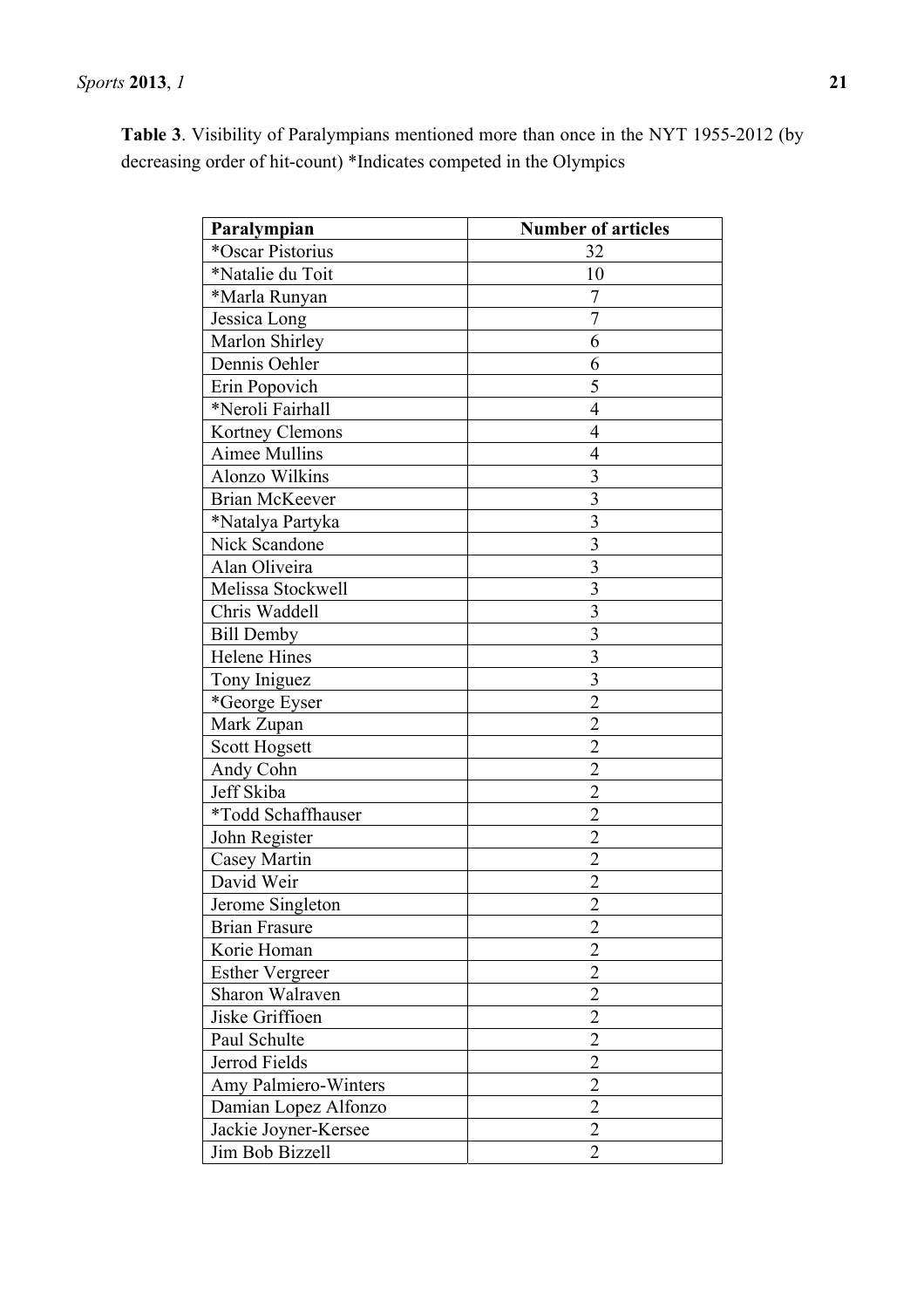#### *3.4. Visibility of Disabilities*

It is well known that media covers different disabilities in different ways [61]. The same is true for the NYT's coverage of different disabilities of athletes in the Paralympics. Physical disabilities, such as "amputation" (n=59), "blind" (n=22), "polio" (n=14) and "paralyz $\ast$ 'sis $\ast$ " (n=30/n=5) were common in covering athletes with disabilities. Whereas, "cerebral palsy" (n=8), "Stargardt's Disease" (n=5) "deaf" (n=5), "vision impaired" (n=5), "intellectual disabilities" (n=5), "hearing impaired" (n=2) and "autism" (n=2) lead to very little coverage (Table 4). As to intellectual disability, the NYT reported on the serious problems regarding the determination of eligibility of athletes [62], as cited by the International Paralympic Committee (IPC), covering the banning of all athletes with intellectual disabilities from competing in any Paralympics event because Spain's gold medaling basketball team was found to have players that did not have intellectual disabilities. It was only recently in 2010 that the IPC welcomed back the opportunity for athletes with intellectual disabilities to compete in the 2012 London Paralympics.

| <b>Number of Articles</b>  |           |                |                |                |  |
|----------------------------|-----------|----------------|----------------|----------------|--|
| <b>Disability</b>          | 1955-1987 | 1988-2007      | 2008-2012      | <b>Total</b>   |  |
| amput*                     | 2         | 27             | 30             | 59             |  |
| paralyz*                   | 10        | 13             | 7              | 30             |  |
| blind                      |           | 13             | 8              | 22             |  |
| parapleg*                  | 7         | 8              | 4              | 19             |  |
| polio                      | 6         | 5              | 3              | 14             |  |
| cerebral palsy             |           | 5              | 3              | 8              |  |
| spinal cord injur*         |           | 4              | $\overline{2}$ | 6              |  |
| deaf                       |           | 4              |                | 5              |  |
| Stargardt's                |           | າ              | 3              |                |  |
| visual*/vision impair*     |           |                | 4              |                |  |
| intellectual* disab*       |           | $\overline{2}$ | 3              |                |  |
| paralys*                   |           |                |                |                |  |
| quadrapleg*/quadripleg*    |           |                |                |                |  |
| $(develop)$ mental* disab* |           |                | $\overline{2}$ | 3              |  |
| autism                     |           |                |                | $\overline{2}$ |  |
| hearing impair*            |           |                |                | $\overline{2}$ |  |
| dwarfism                   |           |                |                | $\overline{2}$ |  |
| multiple sclerosis         |           |                | $\overline{2}$ | $\overline{2}$ |  |

**Table 4**. Visibility of coverage in the NYT of disabilities of athletes (1955-2012)

Disabilities, such as muscular dystrophy, juvenile arthritis, multiple sclerosis, cystic fibrosis, spina bifida, systemic lupus, Lou Gehrig's disease, Down syndrome, Klippel-Trenaunay-Weber syndrome and Klinefelter's syndrome were covered once in the NYT.

#### *3.5. Portrayal of the Paralympics and Paralympic Games*

As important as visibility is for the Paralympics, if the visibility is not based on the right type of coverage, visibility can lead to problems. The following themes were identified; respect and attitude toward the Paralympics, financial struggles of Paralympic games, accessibility of people with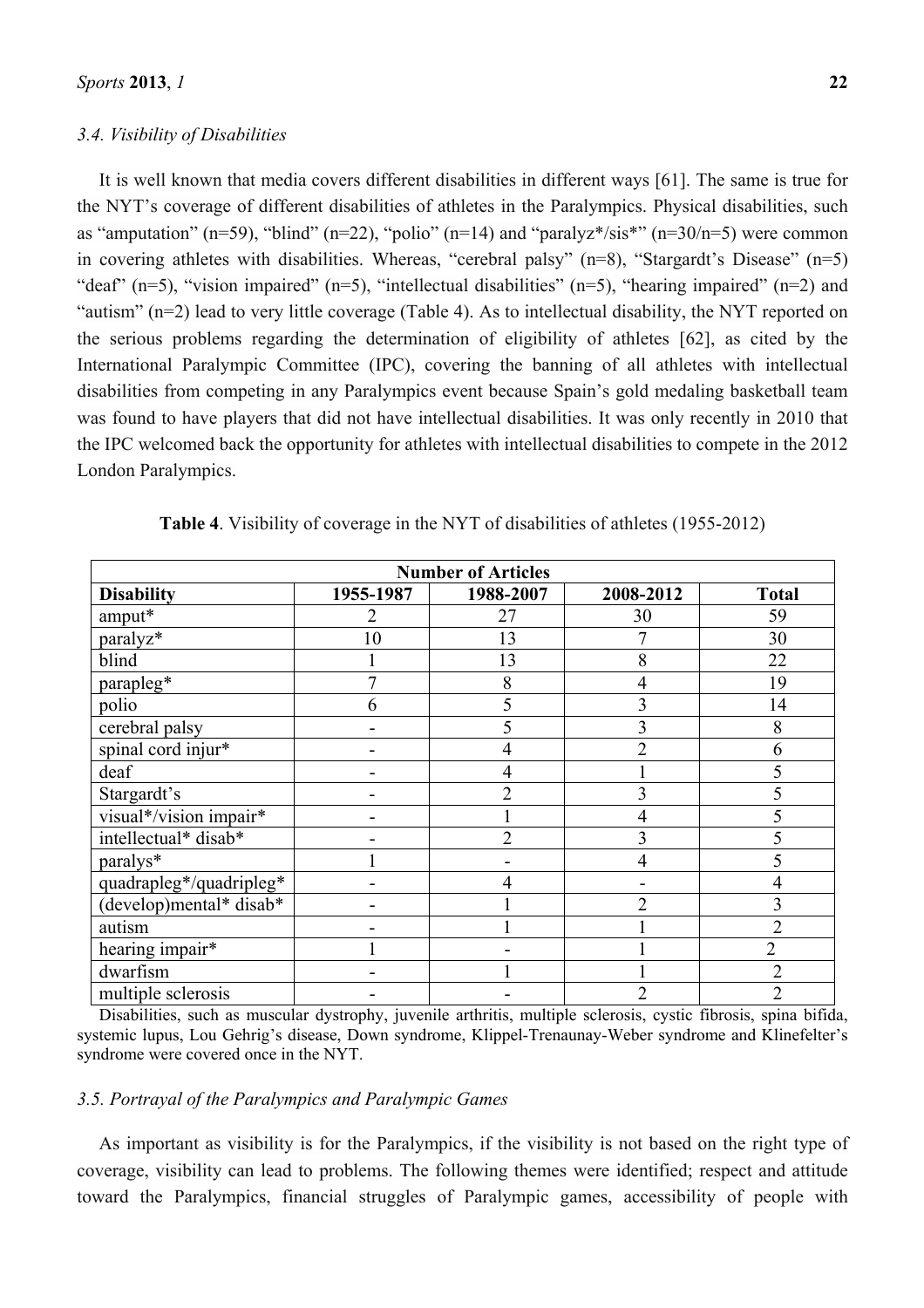disabilities and classification of athletes. Regarding the theme of respect, various NYT articles reported that the Paralympics does not receive the same respect from corporate sponsors as does the Olympics [63]. During the Atlanta games, the NYT reported that Paralympic organizers complained that Olympic organizers failed to deliver on their promises to coordinate the changeover of staff members, transfer equipment and see to maintenance and repair of everything from broadcasting equipment to athletes' dormitories [64]. One article stated that the United States Olympic Committee (U.S.O.C.), which oversees programs for the Olympics and Paralympics, reportedly provides less direct financial assistance, health-insurance opportunities and performance bonuses to Paralympic athletes than it does to Olympians in comparable sports [65]. In exposing disrespect toward the Paralympics, one article in the NYT stated, "the advertising industry does not have the right attitude" [63] toward the Paralympics. Another article talked about American corporations staging a feeding frenzy to be identified with the Olympic movement, but shying away from the Paralympics [66]. This was the case during the Atlanta Paralympics, when six corporate sponsors of the Olympics did not extend their sponsorship to the "less costly Paralympics" and refused to legally release the organizers to find other companies among their competitors to sponsor the event [45]. Dr. LeRoy T. Walker, the 1996 president of the U.S.O.C., urged that the Paralympics, which followed the summer Olympics in Atlanta, be held before future summer games. The switch was seen to allow the Paralympics to receive more recognition and serve as an "administrative staging vehicle for future summer games" [64] (there is no recorded suggestion for the same switch to occur for the winter games). On the other hand, a NYT article described Russia as "a black belt in judo" [67], which has made athletic development of the Paralympics a national priority. "After the team took first place in the 2006 winter games in Turin, Italy, Russia's Prime Minister [at the time] signed a decree making cash prizes awarded by the government to medal winners equal for Olympians and Paralympians. Additionally, the government increased training stipends for disabled athletes, as well as money for foreign travel" [67]. The same article discussed the Moscow government's inconsideration of accessibility parameters for people with disabilities that "have turned out horribly" [67], quoting Natalya Bakhmatova, from the Moscow-based disabled rights group Perspektiva, and Sergei Shilov, who competed in both the summer and winter Paralympics. The same article links the success of the Russian Paralympic team to changes for the community of people with disabilities at large. It highlighted that since the Paralympic team's success, the Russian government has vowed to do more to ease the lives of the country's disabled through "efforts that will be under scrutiny as Russia prepares to hold the 2014 Winter Olympics and Paralympics in Sochi" [67].

The issue of disability classification of Paralympic athletes is captured in the headline "*At the Paralympics, the first thing judged is disability*"[68] Many articles in the NYT [68-72] discuss this headline's message of classification of disabilities as a barrier to sport participation for athletes with disabilities. Three sub-themes emerged around classification: [1] athletes competing in higher classification grades having an unfair advantage over their athletic competitors (e.g., techno doping), [2] athletes competing in lower classification grades having an unfair advantage over athletes classified as more disabled, [3] diversification of disabilities, which makes it difficult to classify athletes and, thus, the classification of athletes frequently change, where they are normally moved to a higher classification grade. The article *At the Paralympics, the first thing judged is disabili*ty [68] gives voice to Paralympic equestrian Anthony Dawson, Christine Meaden, chief classifier for the International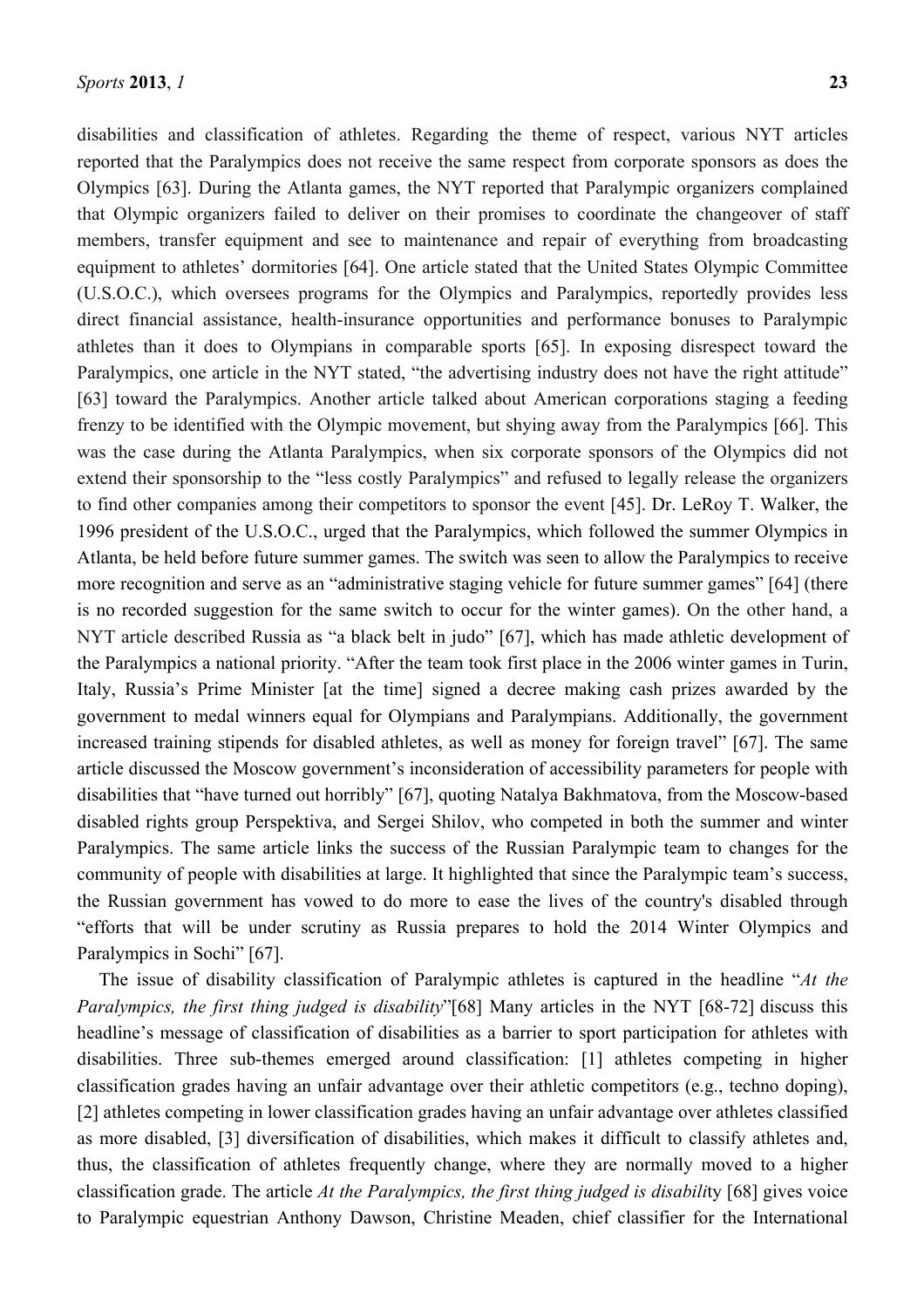Paralympic Equestrian Committee, and Peter van der Vliet, the International Paralympic Committee's chief medical classifier, who raise the issue of the difficulty of classifying an athlete in the Paralympics. A quote by Peter van der Vliet, who talked about the London 2012 Paralympics, illustrates the felt difficulty, where "245 athletes have been deemed borderline—hovering between one grade and another—and have been reassessed at the games. Forty have been moved to different classifications, and eight athletes (in track and field, swimming and judo) have been ruled ineligible and sent home because they did not meet "the minimal disability criterion" [68].

One issue not discussed in the NYT is the Paralympic eligibility issue that arises if a Paralympian competes in the Olympics. The IPC classification code states, "5.3 The impairment should limit the Athlete's ability to compete equitably in elite sport with Athletes without impairment" [73]. Rule 5.3. implies that Paralympic athletes must prove that they cannot compete against Olympic athletes in order to compete in the Paralympics. This raises the question of how a Paralympic athlete who competes in the Olympics can also compete in the same year in the Olympics, a question not really debated, although Paralympic athletes, such as Natalie du Toit and Oscar Pistorius, competed in the Olympics and Paralympics of the same year.

#### *3.6. Portrayal of Paralympians.*

How one is portrayed in the media can have positive or negative consequences. Media is known to stereotype people with disabilities [74]. We identified two stereotyping narratives in the NYT, the supercrip [74-78] and the suffering entity (Table 5). We identified other negative imagery (Table 5) and medical imageries (Table 5) of people with disabilities. The term "victim" was used (n=10) (first appearing in 1955 and latest appearing in 2004) to stereotype athletes with disabilities, particularly athletes with polio. Headlines of early coverage of the Paralympics, *Polio Victims, All with Pan-American Airways, Tell of English Triumphs* and *Team of Polio Victims to vie in International Games* indicate the victimization of athletes with polio in the NYT. The NYT had many examples that showed the Paralympics within medical rhetoric and described the athlete with disability in terms of disease  $(n=27)$ , impairment  $(n=22)$ , defect  $(n=9)$  or ill  $(n=5)$  (all terms first appearing in 1955 and latest appearing in 2012).

Conversely, articles in the NYT described Paralympic athletes in superlative terms (Table 6). According to Hardin and Hardin "[d]isability advocates define the supercrip as the presentation of a person, affected by a disability or illness (often in the prime of life), as 'overcoming' to succeed as a meaningful member of society and to live a 'normal' life" [28]. Critics charge that the 'supercrip' media model—a standard framework for stories about disabled 'heroes'—serves as a hegemonic device that keeps people with disabilities at the bottom of the social hierarchy and deflects the culture's responsibility for its ableist infrastructure [79]. Use of the supercrip stereotype exhibiting terms, such as "courage"  $(n=12)$ , "special"  $(n=27)$ , "hero"  $(n=11)$  and "extraordinary"  $(n=11)$  (all terms first appearing in 1955 and latest appearing in 2012) constructed societal marginalization of athletes with disabilities by comparing them with athletes without disabilities, just as how the term "normal" brings into scope the existence of "different". The supercrip image is present in the NYT as early as 1955, when the Times wrote about the attention received by athletes with polio who were employed [80]. The 1955 article wrote about Pan-American Airways sponsoring eleven of their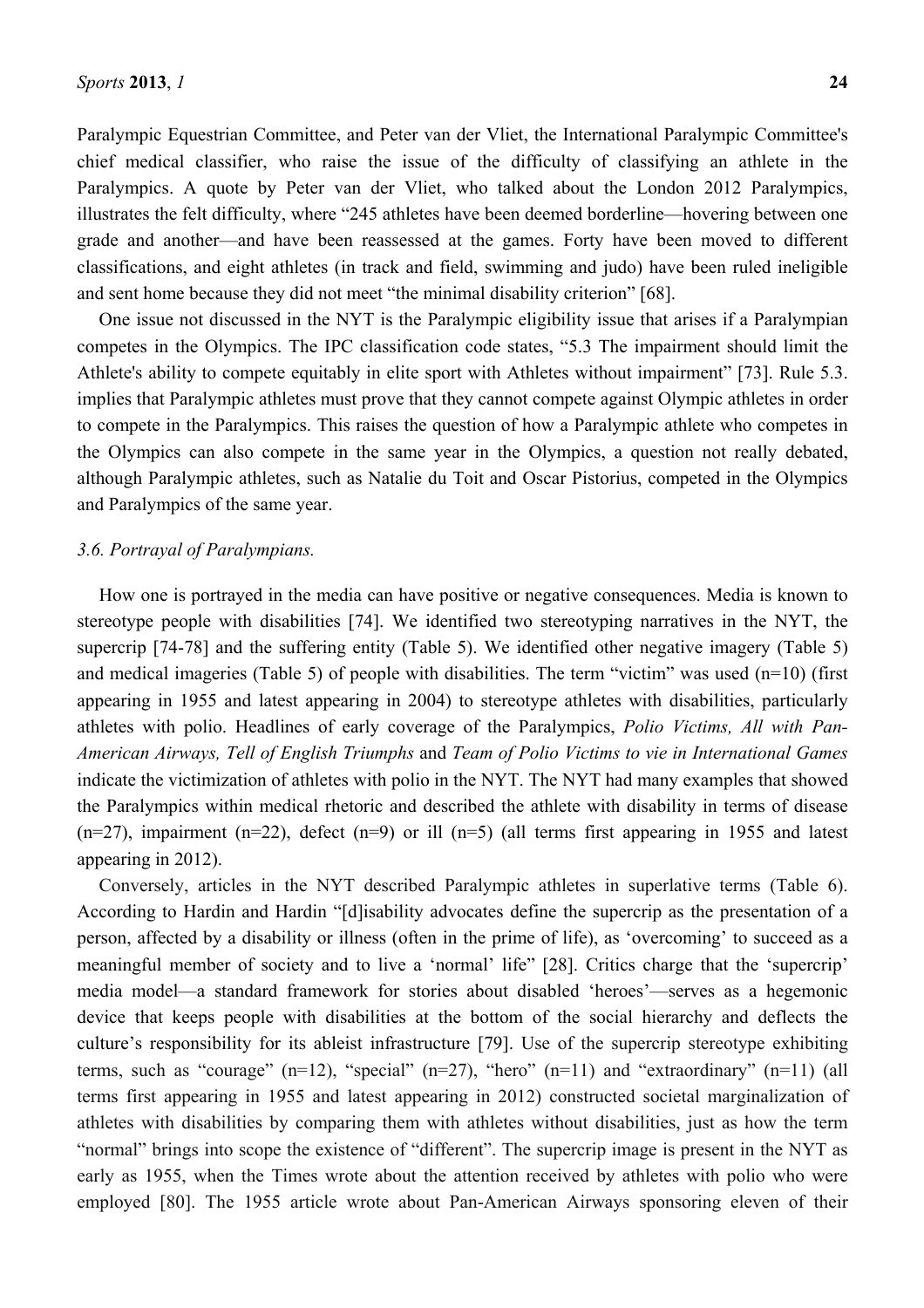employees with polio to compete in the fourth international Paralympic Games at Stoke Mandeville. A follow up article wrote about the recognition received by Pan-America. Visiting officials came from other countries to study the Pan-American program because of their amazement that one company had hired so many physically "handicapped" (n=40) people [80] in a society where employment of people with disabilities were under-represented in the media. As written, we see the focus on having a job as something special to fall into the supercrip category, as the article did not portray having a job as something normal. As written, the article left the impression that being a Paralympian might be attached to certain abilities that also increases ones chance of having a job.

| <b>Number of Terms</b> |                         |                |                |                         |  |
|------------------------|-------------------------|----------------|----------------|-------------------------|--|
| <b>Term</b>            | 1955-1987               | 1988-2007      | 2008-2012      | <b>Total</b>            |  |
| injur*                 | 2                       | 12             | 30             | 44                      |  |
| handicap               | 14                      | 18             | 8              | 40                      |  |
| limit*                 | $\overline{2}$          | 11             | 16             | 29                      |  |
| disease                | $\overline{2}$          | 5              | 20             | 27                      |  |
| impair*                | $\overline{2}$          | 11             | 9              | 22                      |  |
| severe                 |                         | 6              | $\overline{7}$ | 13                      |  |
| (ab)normal             |                         | 5              | 6              | 11                      |  |
| victim                 | 5                       | 5              | ۰              | 10                      |  |
| health*                | $\overline{2}$          | 5              | 3              | 10                      |  |
| defect                 |                         | $\overline{3}$ | 6              | 9                       |  |
| bound                  |                         | $\overline{3}$ | 5              | 9                       |  |
| cripple*               | 6                       | 3              |                | 9                       |  |
| participant            | $\overline{2}$          | $\overline{4}$ | $\overline{2}$ | 8                       |  |
| confine*               | $\overline{\mathbf{3}}$ | $\overline{3}$ |                | 6                       |  |
| unusual                | $\overline{c}$          | $\overline{2}$ | $\overline{2}$ | 6                       |  |
| charit*                |                         | 6              |                | 6                       |  |
| affect*                |                         |                | $\overline{4}$ | 6                       |  |
| $ill*$                 |                         | $\overline{3}$ | $\mathbf{1}$   | 5                       |  |
| devastat*              |                         |                | 4              | 5                       |  |
| trauma                 |                         | $\overline{3}$ |                | $\overline{4}$          |  |
| disadvant*             | -                       | $\overline{2}$ | $\overline{2}$ | $\overline{4}$          |  |
| afflict*               |                         | $\mathbf{1}$   | $\overline{2}$ | $\overline{\mathbf{3}}$ |  |
| (physically)challenged |                         |                | $\overline{2}$ | 3                       |  |
| disadvantage*          |                         | $\overline{2}$ |                | 3                       |  |
| hardship               |                         |                |                | $\overline{2}$          |  |

**Table 5**. Visibility of coverage in the NTY of negative terms used to stereotype athletes with disabilities (1955-2012)

Another theme we found is the emphasis being placed on winning language, such as "victor\*" (n=48) and "beat" (n=42) (all terms first appearing in 1955 and latest appearing in 2012). Shown throughout the NYT is also the narrative of athletes with disabilities as being a source of role modeling and inspiration (n=16) in preserving the 'pure form' (n=6) of the Olympics. One article described the Barcelona Paralympics as making "a worldwide glow that would remind us of the Olympic flame" and concluded that "the Paralympic Games are for all of us" [81].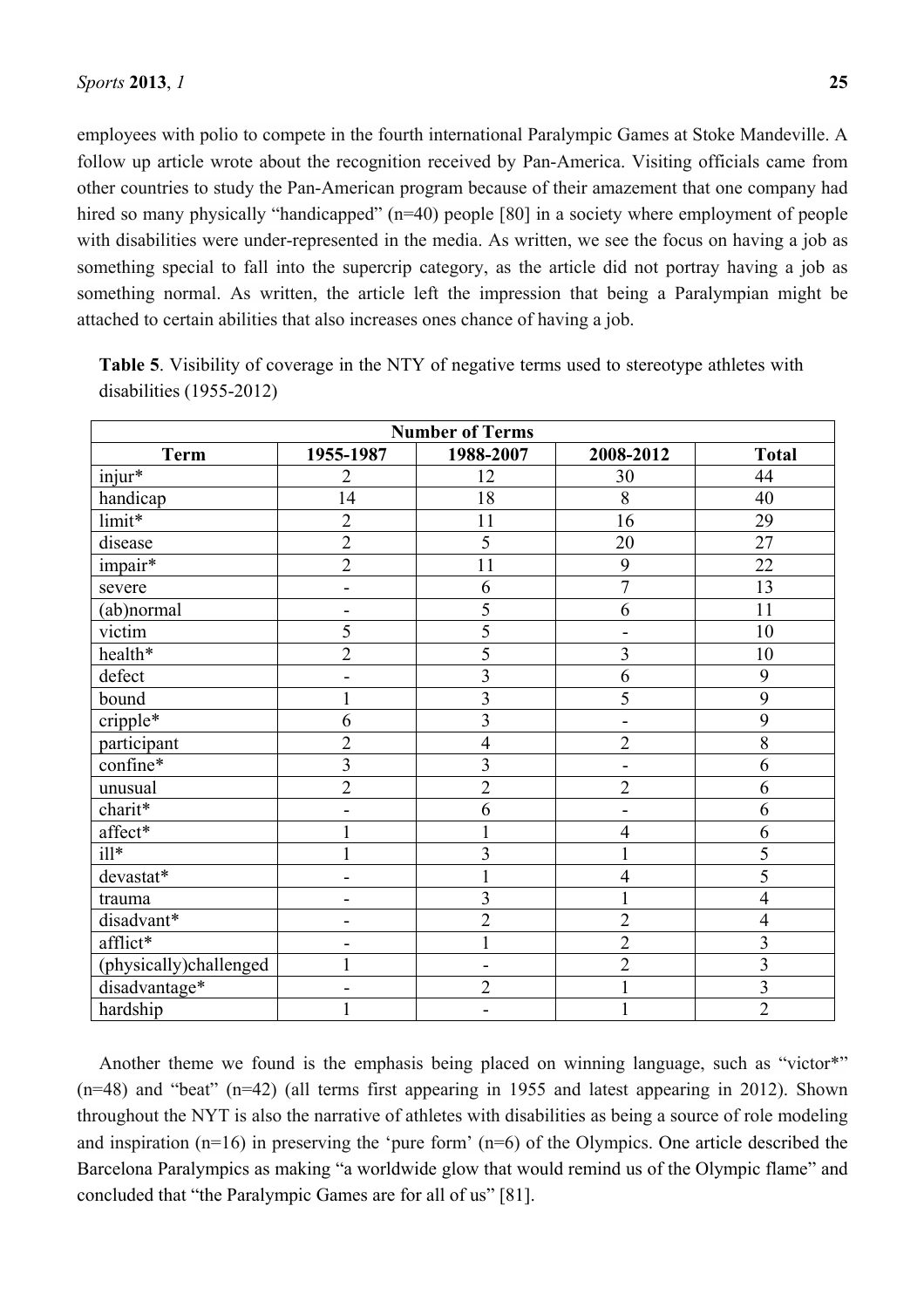The themes we found have been reported by others who have analyzed other media that has covered sport for people with disabilities (*i.e.*, supercrip [28,82] or focused on the negative aspect of bodily situations of people with disabilities) [83]. Often, media presents disability sport events as humaninterest stories rather than elite level sports competitions [84]. Popular human-interest stories typecast disability as a personal tragedy that occurs to random individuals and requires them to adapt [26]. The narrative stresses for athletes to exert superhuman efforts to succeed, or they deserve our pity, or they are fearful because of their terrible limitations [85]. The NYT provokes the same narrative of charitable discourse (happy to be going rather than aiming for a gold medal) with the onlooker attitude of "Oh, it's so good to see you out here. You just threw that one foot and we're so glad!" [86]. Furthermore, media disempowers athletes with disabilities through patronizing and stereotypical reporting [87]. For example, Judy Benoit, a swimming and table tennis gold medalist, normalizes the courageous perception others have of her, due to her competing in sport, by insisting that she is not courageous at all, she just happens to do her sport from a chair [88]. Being portrayed as a superhero in the Thierry Mugler campaign made Pistorius slightly uncomfortable, but he looks at it by "not conforming to what are believed to be the limits of others, but [by] striving to make the limits of your own. That is an analogy [Pistorius is] more comfortable with when it comes to being a superhero" [89]. An article in the NYT represents "polio survivors to emerge with stubborn determination rather than the scars of social disdain [being] Type A personalities [where their] support group at home is so busy [they] barely have time to meet" [90].

| <b>Number of Terms</b> |                |                |                |                |  |
|------------------------|----------------|----------------|----------------|----------------|--|
| <b>Term</b>            | 1955-1987      | 1988-2007      | 2008-2012      | <b>Total</b>   |  |
| able-bod*              | 3              | 27             | 46             | 76             |  |
| victor*                | 20             | 20             | 8              | 48             |  |
| beat                   | $\overline{2}$ | 31             | 9              | 42             |  |
| defeat*                | 4              | 20             | 11             | 35             |  |
| special                | 3              | 14             | 10             | 27             |  |
| achievement            | $\blacksquare$ | 8              | 8              | 16             |  |
| $inspir*$              | -              | 7              | 9              | 16             |  |
| courag*                | $\overline{2}$ | 7              | 3              | 12             |  |
| hero*                  | $\overline{2}$ | 5              | 6              | 13             |  |
| extraordinary          |                | $\overline{4}$ | 6              | 11             |  |
| amaz*                  | $\overline{2}$ | 3              | 6              | 11             |  |
| overcome/overcame      |                | 3              | $\overline{2}$ | 6              |  |
| pure/purity            |                |                | 5              | 6              |  |
| warrior                |                | $\overline{2}$ | 3              | 5              |  |
| brav*                  |                | $\overline{2}$ |                | 3              |  |
| freedom                |                |                | 3              | $\overline{3}$ |  |
| conquer*               |                |                |                | $\overline{2}$ |  |

**Table 6** Visibility of coverage in the NYT of supercrip stereotype exhibiting terms (1955- 2012).

The NYT reported on Paralympians being frustrated with the language used to describe them at Paralympic opening ceremonies as participants ( $n=8$ ) who had achieved ( $n=16$ ) victory ( $n=48$ ) even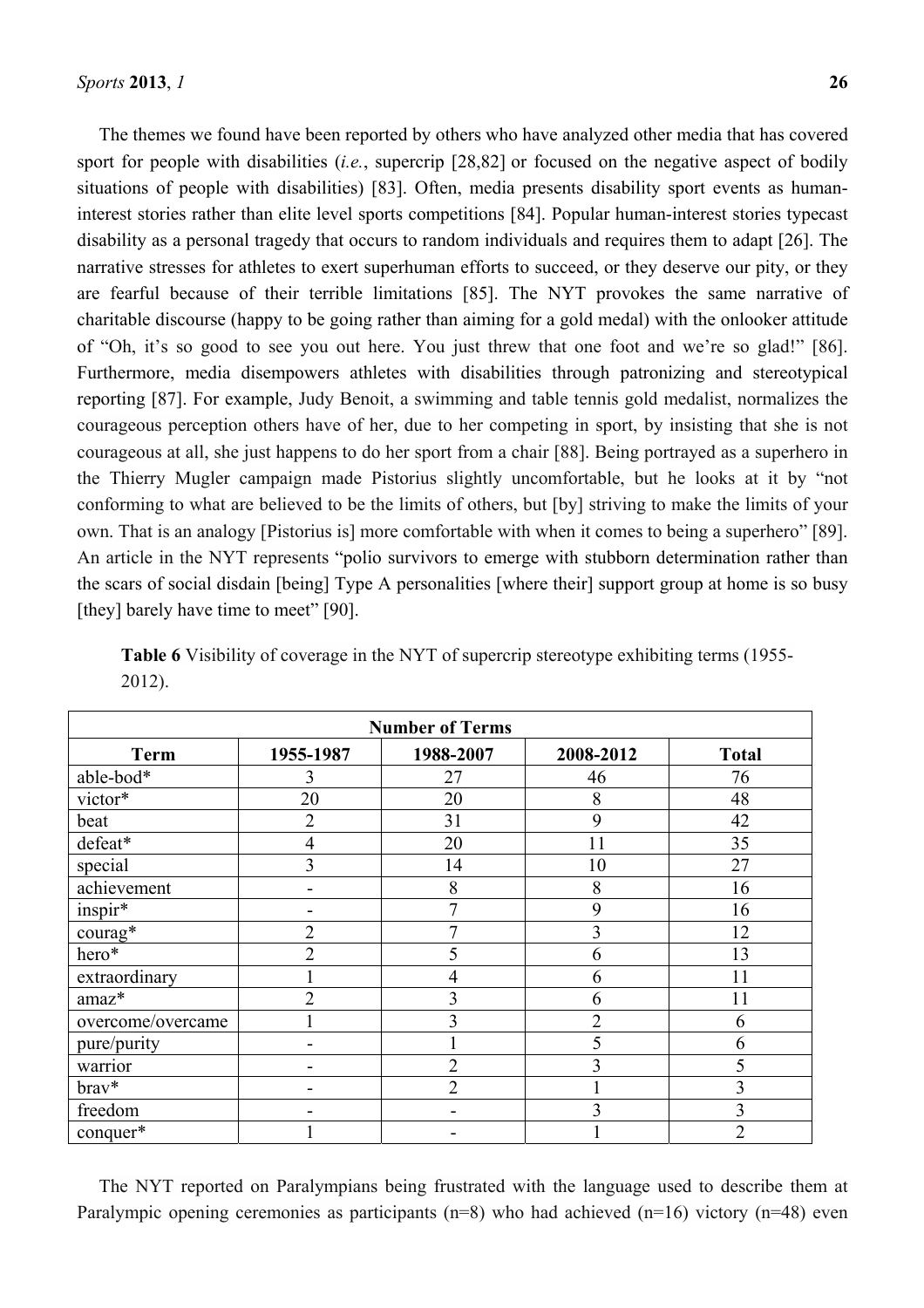before they arrived at the games [91]. Society's notion of amateurism and lack of seriousness of Paralympic competition[92] was evident in the NYT, such as in an article describing groups of smiling young men and women with their tanned faces glowing with health and the good fellowship of friendly competition [93]. A NYT advertisement described the perceived heroic nature of Paralympians by distinguishing the Paralympics from the Olympics stating, "The Olympics is where heroes are made. The Paralympics is where heroes come" [47]. Hurt felt by the semantics of society toward Paralympians is shown to have stretched across historical and contemporary times, as noted by 100 meter wheelchair sprinter, Ross Davis, who wants to be treated like an athlete and wants to erase the superlatives that are given as compliments, because he feels that these superlatives are evidence that perceptions are not changing [94]. Matt King, tandem cyclist, speaks of the importance of changing the supercrip image, of not seeing himself as extraordinary as a blind person being in the Paralympics, but as normal [95]. He feels that the disability is often used to expect less from the person and that this has negative consequences [95]. The NYT, however, in the same article, did not accept King's view stating, "Despite his denials, King is indeed exceptional" [95].

## *3.7. Vision and Hopes of Paralympians*

Everyone has visions and hopes. The desire of Paralympians to compete in the Olympics is one theme evident in NYT articles (n=42), although it has not been elaborated on as to why. One article covered du Toit, a Paralympian who competed in the Olympics, and highlighted that being in the Olympics is about being like everyone else [54]. It has not only been reported as being a dream for the disabled athlete, but also as a dream for people linked to the athletes, such as coaches, family, spectators and officials of disability sport organizations [59]. Sometimes, the athletes are quoted on how great it would be to compete in the Olympics, when they competed only in the Paralympics [96]. Similarly, in the NYT, competing in the Paralympics is labelled as fulfilling the Olympic dream [97]. Over time, various initiatives started to generate some blending between the Paralympics and the Olympics, and initiatives are still underway [98,99]. The NYT reported, for example, that Meeche White, chief executive officer and founder of the National Ability Center, is working to include the adaptive bobsled as an official sport in the 2014 Sochi Paralympic Winter Games [100].

#### *3.8. Portrayal of Assistive Devices*

Therapeutic assistive devices play an important role in the lives of many people with disabilities, whether they are athletes or not. Four themes can be identified in the NYT with regards to the portrayal of therapeutic assistive devices of Paralympic athletes: a) the advancement of technology, b) the hierarchy between different therapeutic assistive devices, c) how the athlete is perceived by themselves and others as using the device and what the device means to the athlete (whether it is enabling or limiting) and d) the affordability of the device.

 As to the first theme, the advancement of technology, the NYT portrays therapeutic assistive devices as constantly evolving [101] and improving [102] and as breaking boundaries [96]. For the evolution of the push-rim wheelchair to the hand-cycle, Helene Hines stated in 2000 that "the next few years you will have some arguing about it […] It might be two separate divisions, but […] eventually wheelchair people will move into a hand-crank because they will want to keep enjoying racing, and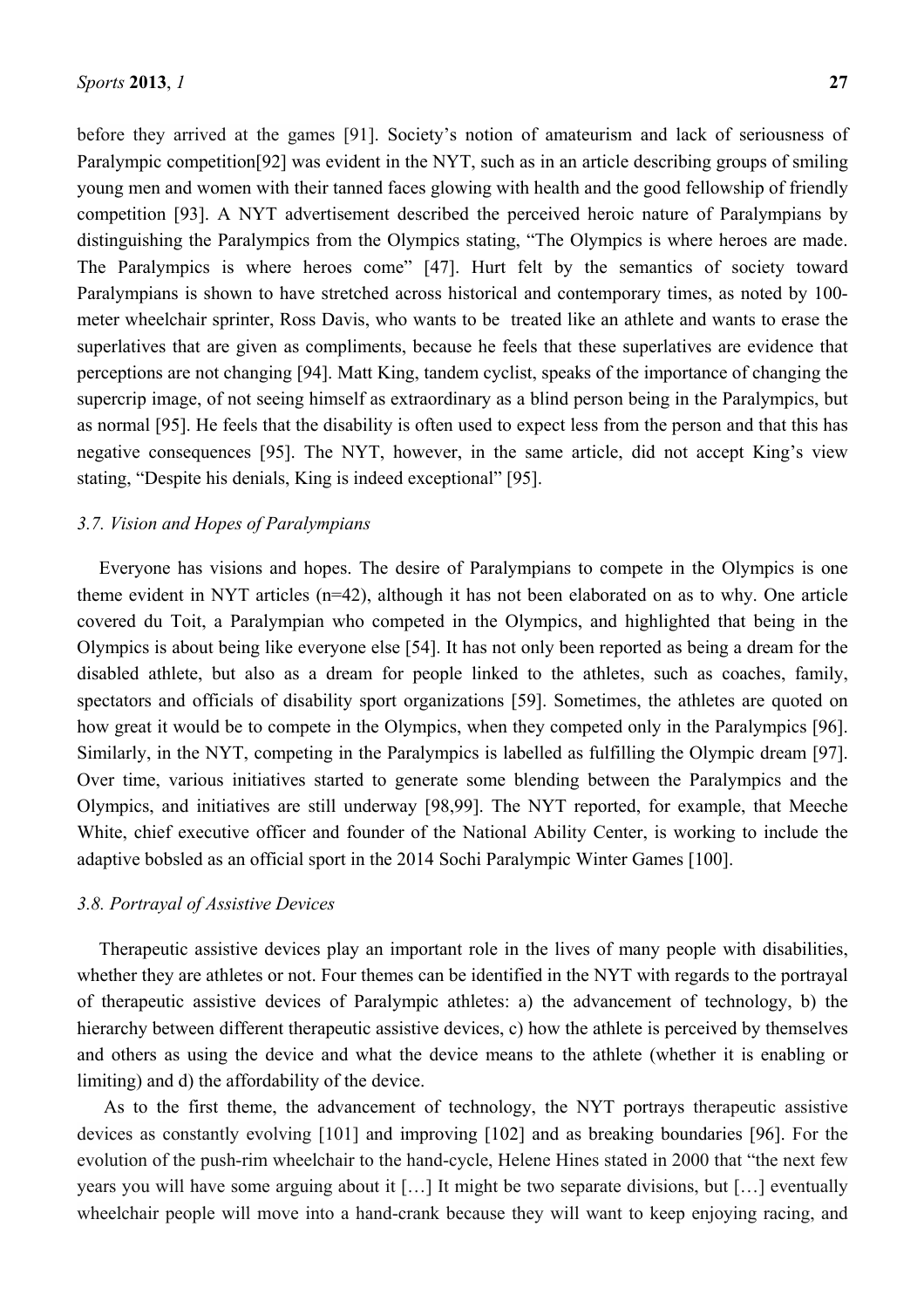that's where the longevity of the sport is" [103]. Some hand-cyclists say "their mode of competition is part of the sport's evolution, as sharkskin suits are to swimming and clap skates are to speed skating [...] Hand-cycling is now included in the disabled world cycling championships and in the cycling portion of the Paralympics" [103].

We found two other interrelated themes: a) textual imagery of therapeutic assistive devices athletes use and b) the relationship between the athletes and their therapeutic assistive devices. As to the therapeutic assistive devices, glorified in the NYT were prosthetic leg devices (n=14) through their forthcoming expectation to "open up the world" for their wearers. A 1988 article described the feeling as "Freedom (n=3). Being unchained. Unlocking the door and walking into the sunshine. Exhilarating" [104]. Wheelchair assistive devices (n=33) were at the bottom of the hierarchy, receiving negative perception (n=19) around their attachment to their users, where the person with disability was described as being "bound" (n=9) (first appearing 1967 and latest appearing in 2012) or "confined" (n=7) (first appearing in 1960 and latest appearing in 2012) to a wheelchair. A negative view of therapeutic assistive devices is also expressed by the NYT quote, "The chair won't beat me," [88] where the tool is deemed as threatening the user's identity and agency. Conquering one's assistive device is found (n=2) times [105]. Moreover, articles in the NYT discussed athletes "getting out of the chair"[106] and returning to their previous bodily form and function. Emphasis was placed on highlighting negative experiences of "men [88] and women [107] who, through some misfortune, [were] unable to walk" [93].

The NYT also includes articles that outline the unique qualities of wheelchairs (n=17). However, although the first article appeared in 1968, this narrative did not become prevalent until 2008. A 2005 NYT article described wheelchair rugby as a sport rather than a feel-good handicapped event [108]. Wheelchair rugby athletes were described as combatants outfitted like warriors, but without helmets, strapped into armoured, custom-made wheelchairs that collide in a kind of human demolition derby [109]. The description of wheelchair rugby provided a counter narrative to the demonization of wheelchairs, which the rugby athletes used, where the wheelchairs helped liberate them by enabling them to "hit something as hard as [they] possibly [could]" [110] in a sport, otherwise known as Murderball, that displayed ferocity of competition in full-body immersion [108]. The rugby athletes demonstrated breaking out of the confinement box that defined them as "being stuck in a wheelchair" [108] by helping people realize that they do not live in them. It's good for people to realize otherwise" [108]. Athletes, such as Mike Savicki, highlighted the difference in the perception of wheelchairs, where so-called able-bodied people might look at a wheelchair and see confinement, where to Savicki "racing is like a simplified version of life. It is you and the chair and how fast can you go. No doors in the way, no curbs to bounce over, it's just, 'See how fast you can go'" [111]. Wheelchair racer Mike Rodolph also was portrayed as identifying positively with his wheelchair, which he sees as enabling him to "surpass able-bodied athletes [and] blow them away in track [and] open up whole new horizon[s]"[112] In the NYT, (n=29) articles were found to have a positive take on the relationship between therapeutic assistive devices and disabled athletes, where athletes embraced the therapeutic assistive device they used, namely rugby wheelchairs, tandem bikes, prostheses (*i.e.*, legs) and the hand-cycle) as a part of their identity.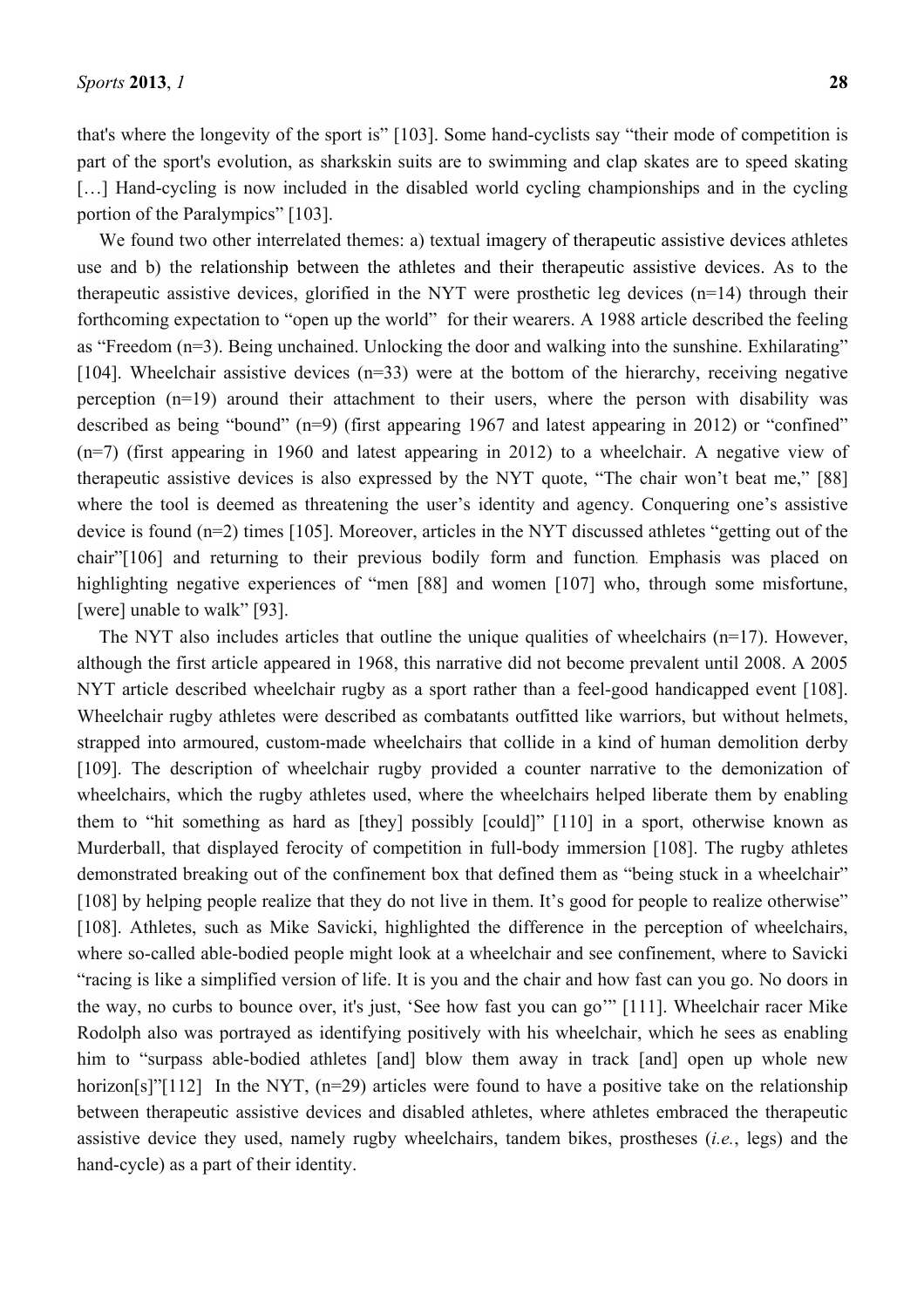The fourth theme mentioned only once is around affordability, where the article highlights that "devices like the carbon fibre blades worn by Pistorius and Oliveira are often too costly for people from poor countries" [113].

## **4**. **Conclusion**

Having investigated the coverage of the Paralympics in the NYT from 1955-2012, we draw two conclusions: [1] NYT media coverage of the Paralympics is minimal and [2] NYT media coverage mostly portrays Paralympic athletes in stereotypical ways, such as supercrips or suffering entities. Both the invisibility of the Paralympics [36] and the stereotypical portrayal of Paralympic athletes [28,79] have been reported for other news sources. The gender/race/ethnicity/sexual orientation angle of disabled athletes is in general an under-investigated and underreported angle within the media and elsewhere, and the same is true for the NYT, although research shows that gender, race/ethnicity and sexual orientation affect the way in which individual athletes are portrayed in the media [114-119]. Simon Darcy, an Associate Professor from Australia, who covered extensively disability sport on various levels, highlighted how, during the 2000 Sydney Olympics ,the Official Olympic Games Ticket Book produced by the Sydney Organizing Committee for the Olympics Games had the following in the section of frequently asked questions, "I am confined to a wheelchair. Will I miss out on the Games?" [33]. Further perpetuation of the demonization of using wheelchairs and the disabling of their users is evident today in articles discussing wheelchair users as "wheelchair-bound" [120,121] in sport.

Given the lack of visibility of the Paralympics in the NYT and the stereotypical portrayal of Paralympic athletes in the NYT, it seems that the vision of the IPC "to create the conditions for athlete empowerment through self-determination" [13] not only is not translated through the NYT, but might be hindered by the reporting of the NYT. Media narratives of the suffering entity and other negative and often medical textual imageries of people with disabilities and the supercrip athlete reinforce social disablement [87]. The supercrip image is attached to the most successful Paralympic athletes who win and gain relatively high profile media exposure; those athletes who win, but do not receive recognition, are not considered supercrips in the context of the Paralympics, as they are often marginalized by the degree or nature of their impairment [30]. In the same way, a winning wheelchair athlete is seen as the epitome of rehabilitative success; bravery in overcoming the catastrophe of a damaged body is a quality many can admire [122]. It appears that in Paralympic track and field athletics, the closer a body is to a cyborg, the more capital it holds [30]. Paralympian wheelchair racers and prosthetic-wearing athletes are the most explicit examples of cyborgification in sport today [30]. There is a hierarchy of 'acceptable' impairment within the community of athletes. Moreover, the more minimally impaired a wheelchair athlete is, the more likely that they will become the embodiment of a supercrip [82]. Societal marginalization of Paralympic athletes is achieved through the media portrayal of Paralympic athletes as vulnerable, afflicted, injured, miserable, distressed and in pain [30]. Consequently, the wish to see disabled people who 'have done it' is particularly intense, while the pitiful disabled trigger antipathy, because they reproduce and reinforce disabled people's inferior positionality and exclusion [30]. This image was based on the public finding inspiration in 'the disabled' overcoming their 'deficits' through sporting participation and being 'here' [33]. The official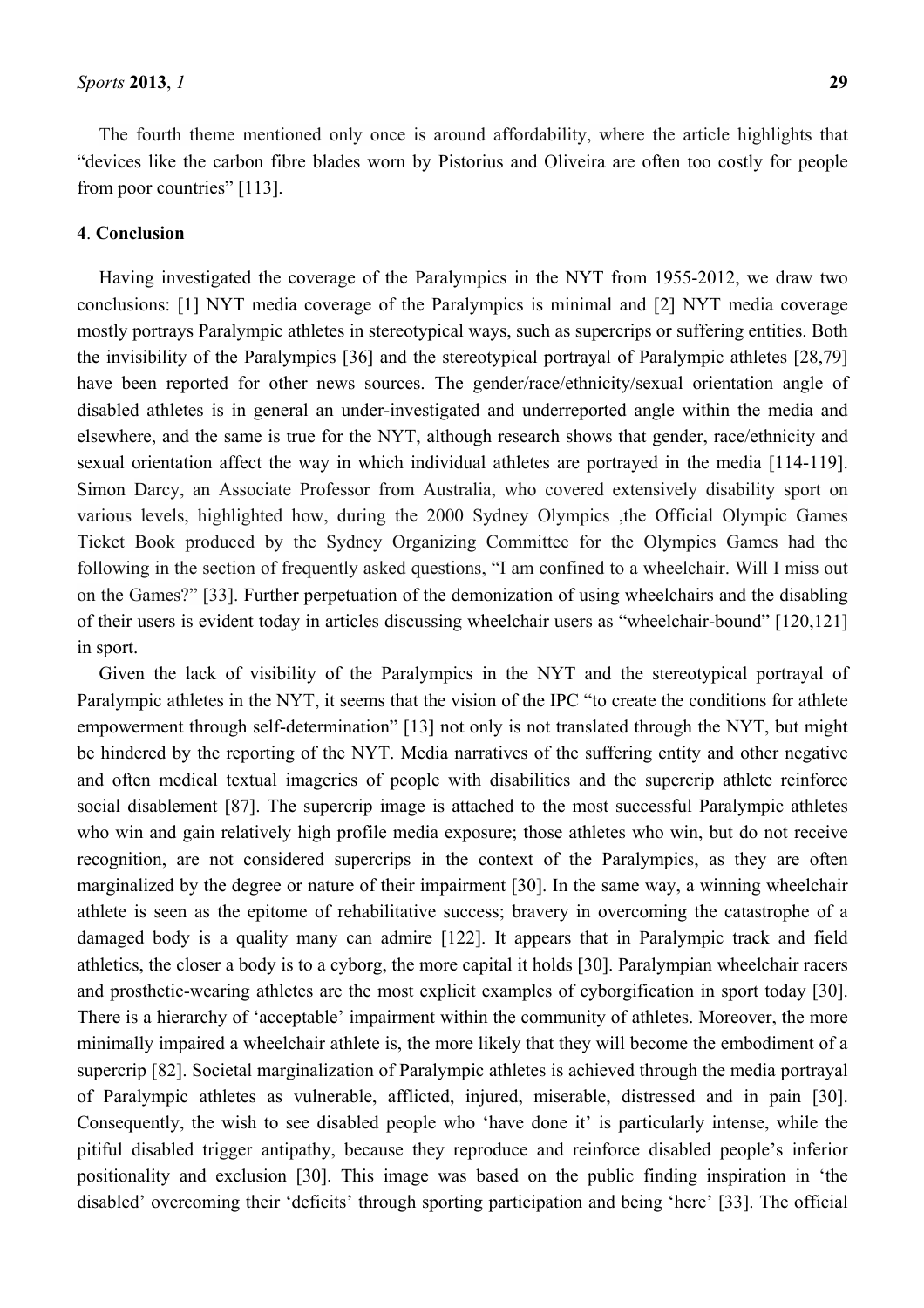song of the Sydney Paralympics, 'Being Here' presented a non-disabled, ableist and patronizing image of the Paralympic experience and of disability in general [33]. According to Darcy, "The message clearly seeks to evoke sympathy from the public for the inspirational performances of the disabled that had been linked with past Paralympics" [33]. At the same time, a supercrip understanding of therapeutics is developing, where the Paralympian is able to out-compete their Olympic counterpart. In this way, the Paralympics could be a stepping-stone to a higher-level Olympiad event.

The issue of low participation of people with disabilities in sport, despite the increased number of athletes with disabilities competing in the Paralympics, described by Walker-Young as the lack of a trickle-down effect [10], can be given thrust by and may be in part due to the NYT's and other media's use of negative rhetoric and exhibition of supercrip stereotypes utilized to express marginalizing and stigmatizing images of athletes with disabilities and, by extension, people with disabilities. Given that the most visible Paralympians in the NYT are athletes that compete in the Olympics or against "ablebodied" athletes, it is important to question what narrative this might imply in the broader context of people with disabilities participating in Paralympic or recreational level sport. This narrative might place pressure on people participating at different levels of sport to achieve Olympic status, for Paralympians and competitive status against "able-bodied" people and for people with disabilities in mainstream recreational sport. Barriers to sport participation, such as low income, lack of accessibility and unaffordability of technological therapeutic enhancement products, lack of social support and opportunity toward sport and low self-esteem and marginalized segregation from society are not diminished through the way the NYT and other media portray Paralympians and the Paralympics. The portrayal, as evident in the NYT, also, for the most part, does not help to further the discussion around the future of the Paralympics and its relationship with the Olympics. We submit that the coverage of the Paralympics has to increase and change in order to empower people with disabilities to have choice in sport disciplines and to encourage them to partake in sport on all levels.

#### **Acknowledgments**

This work was supported by a Social Sciences and Humanities Research Council of Canada grant obtained by GW. We thank the WolbPack for their help. We also wish to thank the reviewers for their thoughtful comments.

## **References and Notes**

- 1. Canadian Parks and Recreation Association (CPRA) Benefits of Parks and Recreation Home Page. http://www.cpra.ca/main.php?action=cms.initBeneParksRec (accessed 23 September 2012).
- 2. International ParalympicCommittee (IPC) and Rehabilitation International (RI). *Disability Right Toolkit*; International Paralympic Committee (IPC) and Rehabilitation International (RI), 2008.
- 3. European Parliament . Situation of disabled people in the enlarged European Union: the European Action Plan 2006–2007. INI/2006/2105. 2006.
- 4. Lundberg, N.R.; Groff, D.G.; Zabriskie, R.B. Psychological Need Satisfaction through Sports Participation among International Athletes with Cerebral Palsy. *Annals of Leisure Research* **2010**, *13*, 102–115.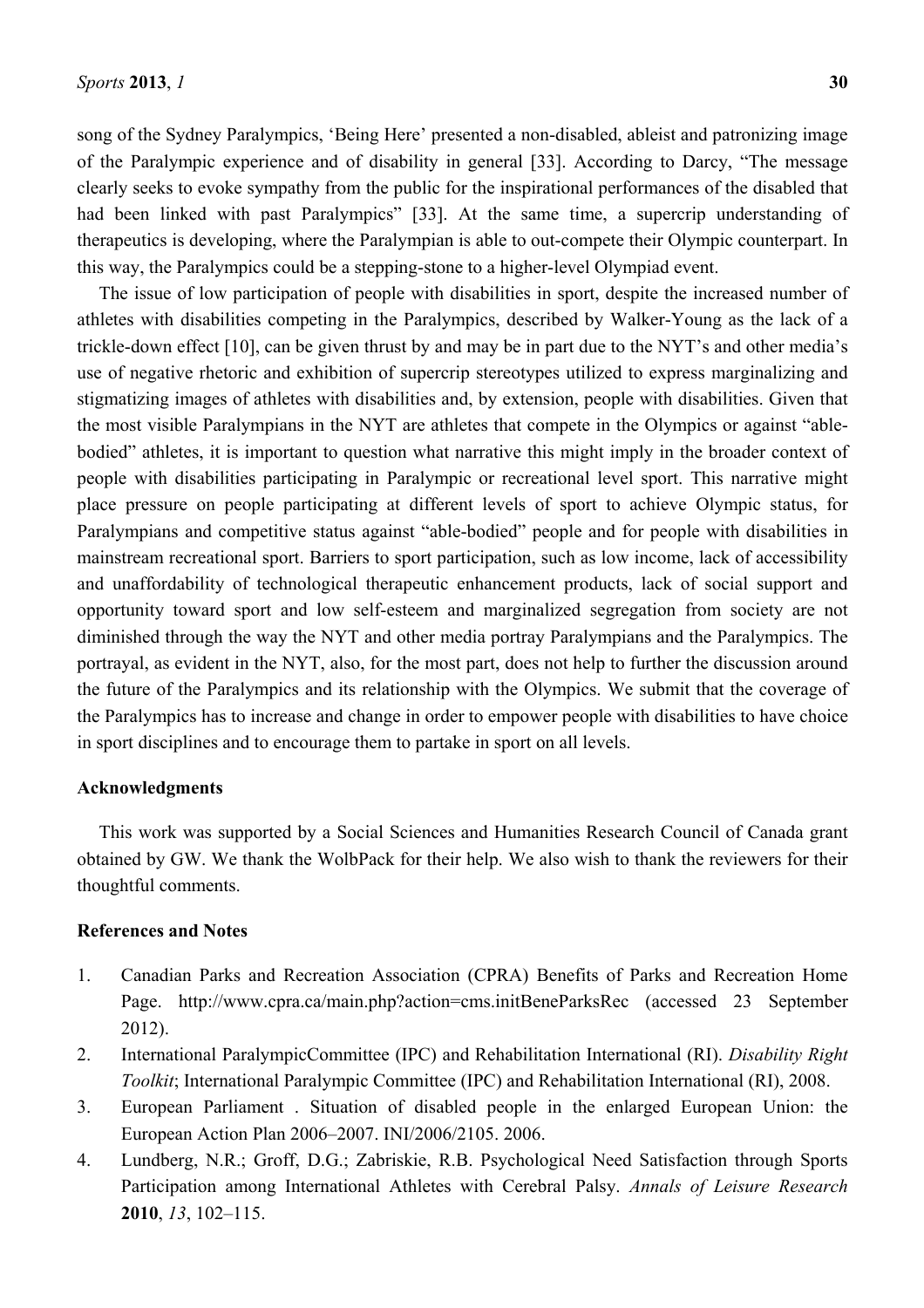- 5. Campbell, E.; Jones, G. Psychological well–being in wheelchair sport participants and nonparticipants. *APAQ* **1994**, *11*, 404-415.
- 6. Vliet, P.V.; Biesen, D.V.; Vanlandewijck, Y.C. Athletic identity and self–esteem in Flemish athletes with a disability. *European Journal of Adapted Physical Activity* **2011**, *1*, 1.
- 7. Ferreira, J.P.; Fox, K.R. Self–perceptions and exercise in groups with special needs. In *Physical Activity and promotion of Mental Health*, Ferreira, J. P., Gaspar, C., Fontes Ribeiro, A. M., Senra, C., Eds.; Portugal: Faculdade de Ciências do Desporto e Educação Física – Universidade de Coimbra, Coimbra, 2004; pp 33–40.
- 8. Kew, F. *Sport: Social problems and issues;* Butterworth, Heinemann: Oxford, UK, 1997.
- 9. Brittain, I. Perception of disability and their impact upon involvement in sports for people with disabilities at all levels. *Journal of Sports & Social Issues* **2004**, *28*, 429–452.
- 10. Morris, J. Former swimmer hopes to bring athlete's view to job as Paralympic assistant chef; Former Paralympic swimmer named assistant chef. The Canadian Press, Toronto, 2010.
- 11. Hannon, F. Promoting the Participation of People with Disabilities in Physical Activity and Sport in Ireland. National Disability Authority, Ireland Home Page. http://www.nda.ie/cntmgmtnew.nsf/0/7020D28F7F65773A802570F30057F05E/\$File/Promoting Participation Sport.pdf (accessed 23 September 2012).
- 12. Lakowski, T.; Long, T. Proceedings: Physical Activity and Sport for People with Disabilities. Washington, DC: Georgetown University Center for Child and Human Development Home Page.

http://www.gucchdgeorgetown.net/ucedd/documents/athletic\_equity/Physical\_Activity\_Proceedi ngs.pdf (accessed 23 September 2012).

- 13. International Paralympic Committee (IPC) Vision, Mission & Values. International Paralympic Committee (IPC) Home Page. http://www.paralympic.org/IPC/Vision\_Mission\_Values.html (accessed 23 September 2012).
- 14. Nord, D.P. A Republican Literature: A Study of Magazine Reading and Readers in Late Eighteenth–Century New York. *American Quarterly* **1988**, *40*, 42–64.
- 15. Weiner, B.I. The Americanization and Periodical Publication, 1750–1810. *Cercles* **2009**, *19*, 102–113.
- 16. Weinstock Netanel, N. Copyright and a Democratic Civil Society. *Yale Law Journal* **1996**, *106*, 292–392.
- 17. Wallack, L. Mass media and health promotion: Promise, problem and challenge. In *Mass communication and public health: Complexities and conflicts*, Atkins, C., Wallack, L., Eds.; Sage: Newbury Park, CA, 1990.
- 18. Burns, A.S. Beard v. Banks: Restricted reading, rehabilitation and prisoners' first amendment rights. *Journal of Law and Policy* **2007**, *15*, 1225–1270.
- 19. Kellner, D. *Media culture: Cultural studies, identity and politics between the modern and the postmodern;* Psychology Press: London, UK, 1995.
- 20. Noelle–Neumann, E. Wirkung der Massenmedien auf die Meinungsbildung. *Fischer Lexikon Publizistik Massenkommunikation* **1994**, *5*, 518–570.
- 21. Schantz, O.J.; Gilbert, K. An ideal misconstrued: newspaper coverage of the Atlanta Paralympic Games in France and Germany. *Sociology of Sport Journal* **2001**, *18*, 69–94.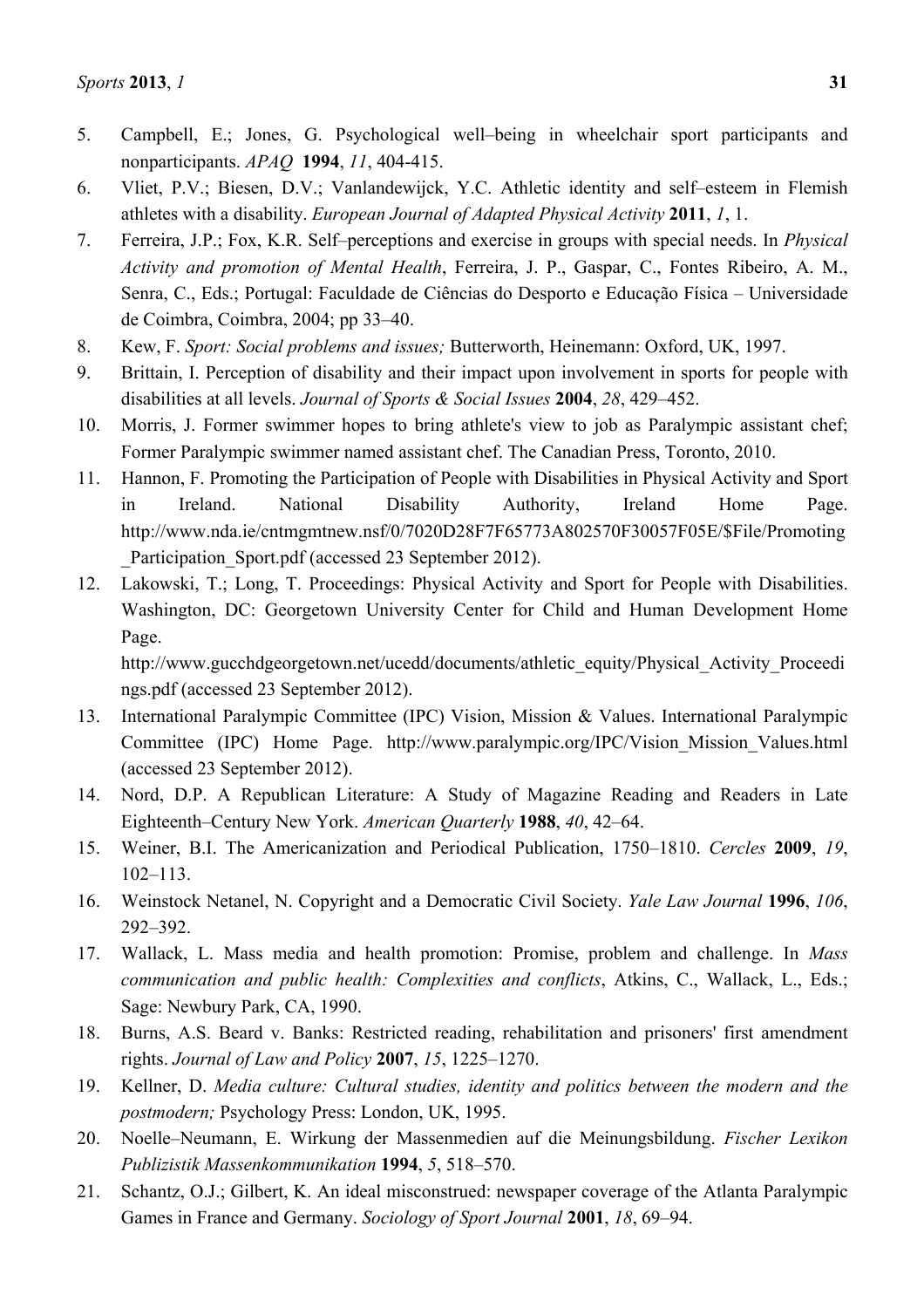- 22. Brisenden, S. Independent Living and the Medical Model of Disability. *Disability & Society* **1986**, *1*, 173–178.
- 23. Learned, W.S. *The American Public Library And The Diffusion Of Knowledge;* Carnegie Foundation: New York, 1924.
- 24. Lazarsfeld, P.F.; Merton, R.K. Mass communication, popular taste and organized social action. *Media Studies: A Reader, 2nd edn. (Edinburgh: Edinburgh University Press, 1999)* **1971**, 18–30.
- 25. Duffy, J.; Yeargeau, M. Editors' Introduction. *Disability Studies Quarterly* **2011**, *31*, 3.
- 26. Barnes, C. *Disabling imagery and the media: An exploration of the principles for media representations of disabled people;* BCODP London: 1992.
- 27. Goggin, G.; Newell, C. Crippling paralympics?: Media, disability and olympism. *Media International Australia, Incorporating Culture & Policy* **2000**, *97*, 71.
- 28. Myers Hardin, M.; Hardin, B. The 'Supercrip' in sport media: Wheelchair athletes discuss hegemony's disabled hero. *Sociology of Sport Online* **2004**, *7*, 1.
- 29. Howe, P.D. From Inside the Newsroom. *International Review for the Sociology of Sport* **2008**, *43*, 135–150.
- 30. Howe, P.D. Cyborg and Supercrip: The Paralympics Technology and the (Dis) empowerment of Disabled Athletes. *Sociology* **2011**, *45*, 868–882.
- 31. MacDonald, M. 6 Media and the Paralympic Games. *The Paralympic Games: Empowerment Or Side Show?* **2009**, *1*, 68.
- 32. Stein, J.U. US media where were you during the 1988 Paralympics? *Palaestra, Summer* **1989**, 45–52.
- 33. Darcy, S. The politics of disability and access: the Sydney 2000 Games experience. *Disability & Society* **2003**, *18*, 737–757.
- 34. Fay, T.; Burton, R.; Grevemberg, D. A marketing analysis of the 2000 Paralympic Games: are the components in place to build an emerging global brand? CSSS Staff Presentations. Paper 2 Home Page. http://iris.lib.neu.edu/cgi/viewcontent.cgi?article =1001&context=sport staff pres (accessed 23 September 2012).
- 35. Wickman, K. Bending mainstream definitions of sport, gender and ability: Representations of wheelchair racers. (doctoral dissertation), Department of Education, Umeå University, Sweden Home Page. Available online: http://umu.divaportal.org/smash/get/diva2:141458/FULLTEXT01 (accessed 23 September 2012).
- 36. Golden, A. An analysis of the dissimilar coverage of the 2002 Olympics and Paralympics: Frenzied pack journalism versus the empty press room. *Disability Studies Quarterly* **2003**, *23,*  $3-4.$
- 37. Ellis, K. Beyond the Aww Factor: Human interest Profiles of Paralympians and the media navigation of physical difference and social stigma. *Asia Pacific Media Educator* **2008**, *19*, 23.
- 38. The New York Times Company About the Company: Pulitzer Prizes. New York Times Company Home Page. http://www.nytco.com/company/awards/pulitzer\_prizes.html. (accessed 23 September 2012).
- 39. Althaus, S.L.; Tewksbury, D. Agenda setting and the "new" news patterns of issue importance among readers of the paper and online versions of the New York Times. *Communication Research* **2002**, *29*, 180–207.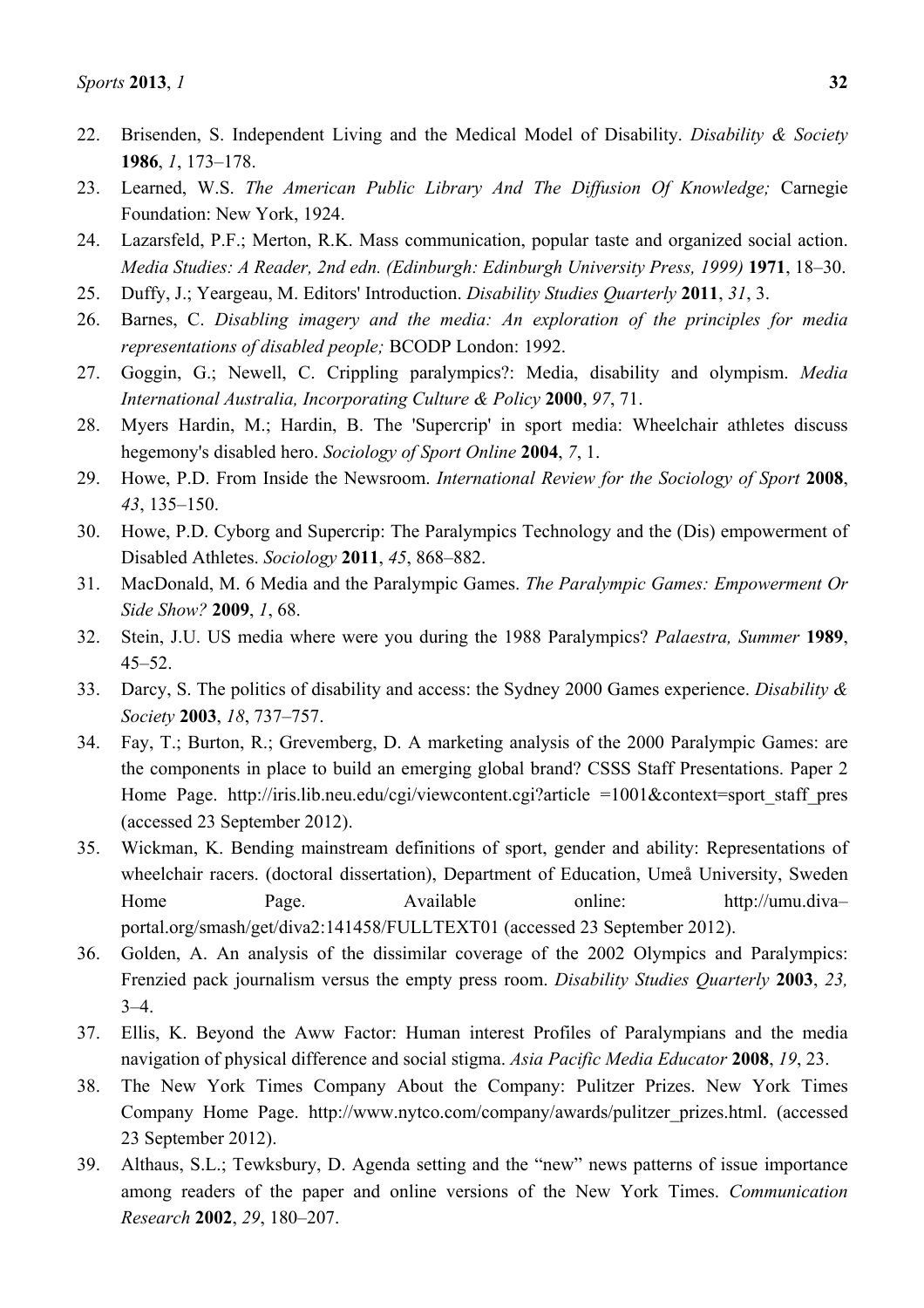- 40. Iyengar, S.; Kinder, D. R. *News that matters: Television and American opinion;* University of Chicago Press: 2010.
- 41. The A. P., "Without a Physical Director," *New York Times (1923–Current file)*, 12 April **1894**, p3.
- 42. Associated Press British Olympic Plans Are Delayed for Lack of Funds. *New York Times,* **1920**, p 14.
- 43. Rusk, H. Sports Competition a Boon To Health of Handicapped. *New York Times,* **1952**, p 47.
- 44. 11 Fly to Paralympics. *New York Times (1923–Current file),* **Jul 27**, **1955**, p 26.
- 45. Smothers, R. Welcoming the Disabled, Atlanta Lets the Games Begin, Again. *New York Times,* **Aug 15**, **1996**, p –25.
- 46. Ridgley, G. The media and the Paralympics Home Page. http://www.bl.uk/sportandsociety/exploresocsci/sportsoc/media/articles/paramedia.html (accessed 23 September 2012).
- 47. Peers, D. (Dis) empowering Paralympic histories: absent athletes and disabling discourses. *Disability & Society* **2009**, *24*, 653–665.
- 48. Wolbring, G. Oscar Pistorius and the Future Nature of Olympic, Paralympic and Other Sports. *SCRIPTed – A Journal of Law, Technology & Society* **2008**, *5*, 139–160.
- 49 The, A.P. Pistorius Sprints to Gold in First of His Three Races. *New York Times,* **Sep 10**, **2008**, p  $-D6$
- 50. Vecsey, G. Strides, Often Painful,, but Always, Always Forward. *New York Times,* **Apr 26**, **2010**, p –D5.
- 51. Schwarz, A. A Severely Injured Soldier Re–emerges as a Sprinter. *New York Times,* **Aug 14**, **2009**, p –B9.
- 52. The, A.P. Pistorius Upset in 200 Meters. *New York Times,* **Sep 3**, **2012**, p –D4.
- 53. Sarah, M.N. Paralympians' Equipment Raises Debate on Fairness. *New York Times,* **Sep 9**, **2012**, p –SP8.
- 54. Longman, J. Embracing the Equality of Opportunity. *New York Times,* **Aug 18**, **2008**, p –D1.
- 55. The, A.P. China Back On Global Sports Stage. *New York Times,* **Sep 7**, **2008**, p –SP12.
- 56. The, A.P. After Olympic Disappointment, Gold at Paralympics. *New York Times,* **Sep 8**, **2008**, p –D6.
- 57. The, A.P. South African Swimmer Wins Her Fourth Gold Medal. *New York Times,* **Sep 13**, **2008**, p –D6.
- 58. Longman, J. Debate on Amputee Sprinter: Is He Disabled or Too–Abled? *New York Times,* **May 15**, **2007**, p –A1.
- 59. Longman, J. It's all in the timing. *New York Times*,**16 June 1995**, B8.
- 60. Vecsey, G. The Amateur Ideal: Voters Know a Star When They See One. *New York Times,* **Apr 15**, **2007**, p H3.
- 61. Dajani, K. Other Research––What's in a Name? Terms Used to Refer to People With Disabilities. *Disability Studies Quarterly* **2001**, *21*, 3.
- 62. The A.P.,"Paralympic Group Orders Suspensions," *New York Times*, **30 January 2001**, **D7**
- 63. Special to The New York Times Money Troubles Eased in Wheelchair Games. *New York Times (1923–Current file),* **Mar 13**, **1984**, p 1.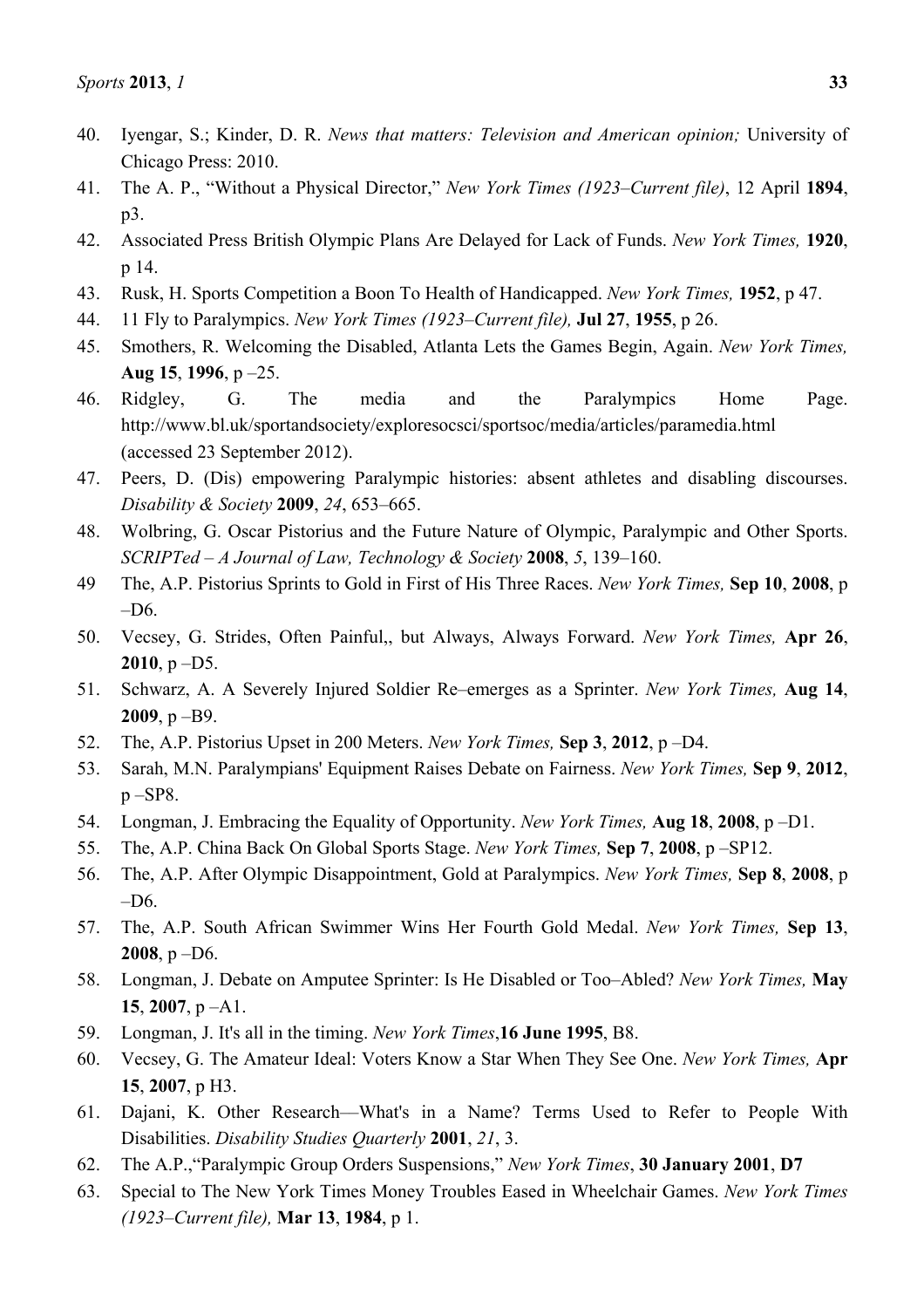- 64. By The New York Times Safety of the Summer Games Still Worrying Organizers. *New York Times (1923–Current file),* **Jun 29**, **1996**, p 29.
- 65 Schwarz, A. Court lets ruling stand in U.S.O.C. case; [Sports desk]. *New York Times*, **7 October 2008**, p. *B20*.
- 66. Vecsey, G. Still Living on the Line. *New York Times (1923–Current file),* **Aug 19**, **1988**, p.D19.
- 67. Schwirtz, M. Disabled Athletes Defy an Unaccommodating City. *New York Times,* **May 21**, **2010**, p A10.
- 68. Lyall, S. At Paralympics, First Thing Judged Is Disability. *New York Times,* **Sep 1**, **2012**, p –A1.
- 69. Schwarz, A. A Disabled Swimmer's Dream, a Mother's Fight. *New York Times,* **Jun 18**, **2008**, p  $-A1.$
- 70. Museler, C. Nick Scandone, 42, Winner Of Paralympics Sailing Gold. *New York Times,* **Jan 5**, **2009**, p –B7.
- 71. Frosch, D. Warriors Forever. *New York Times,* **May 22**, **2011**, p –SP4.
- 72. Schwarz, A. The Art and Science of Wheelchair Basketball. *New York Times*, **9 September 2008**, SP5.
- 73. International Paralympic Committee IPC classification code and international standard . International Paralympic Committee Home Page. http://www.paralympic.org/sites/default/files/document/120201084329386\_2008\_2\_Classificatio n\_Code6.pdf (accessed 23 September 2012).
- 74. Barnes, C. Discrimination: disabled people and the media. *Contact* **1991**, *70*, 15–19.
- 75. Harnett, A. Escaping the ôevil avengerö and the ôsupercripö: images of disability in popular television. *Irish Communications Review* **2000**, *8*, 21–29.
- 76. Kama, A. Supercrips versus the pitiful handicapped: Reception of disabling images by disabled audience members. *Communications* **2004**, *29*, 447–466.
- 77. Meeuf, R. John Wayne as" Supercrip": Disabled Bodies and the Construction of" Hard" Masculinity in The Wings of Eagles. *Cinema Journal* **2009**, *48*, 88–113.
- 78. Booher, A.K. Docile bodies, supercrips and the plays of prosthetics. *International Journal of Feminist Approaches to Bioethics* **2010**, *3*, 63–89.
- 79. Hardin, M.; Hardin, B. How elite wheelchair athletes relate to sport media. *The Paralympic Games: Empowerment or sideshow* **2008**, 25–33.
- 80. The Associated Press, "Wheel Chair Unit a Victor in Sports: Polio Victims, All with Pan– American Airways, Tell of English Triumphs," *New York Times*, **3 August 1955**, p.16.
- 81. Vecsey, G. Other games headed to town. *New York Times*, **26 February 2002**, D1.
- 82. Berger, R.J. Disability and the Dedicated Wheelchair Athlete. *Journal of Contemporary Ethnography* **2008**, *37*, 647–678.
- 83. Cherney, J.L.; Lindemann, K. Sporting Images of Disability. *Examining identity in sports media* **2009**, *195*, 1.
- 84. Olenik, L.M.; Matthews, J.M.; Steadward, R.D. Women, Disability and Sport: Unheard Voices. *Canadian Woman Studies* **1995**, *15*, 4.
- 85. Schell, L.A.; Duncan, M.C. A content analysis of CBS's coverage of the 1996 Paralympic Games. *Adapted Physical Activity Quarterly* **1999**, *16*, 27–47.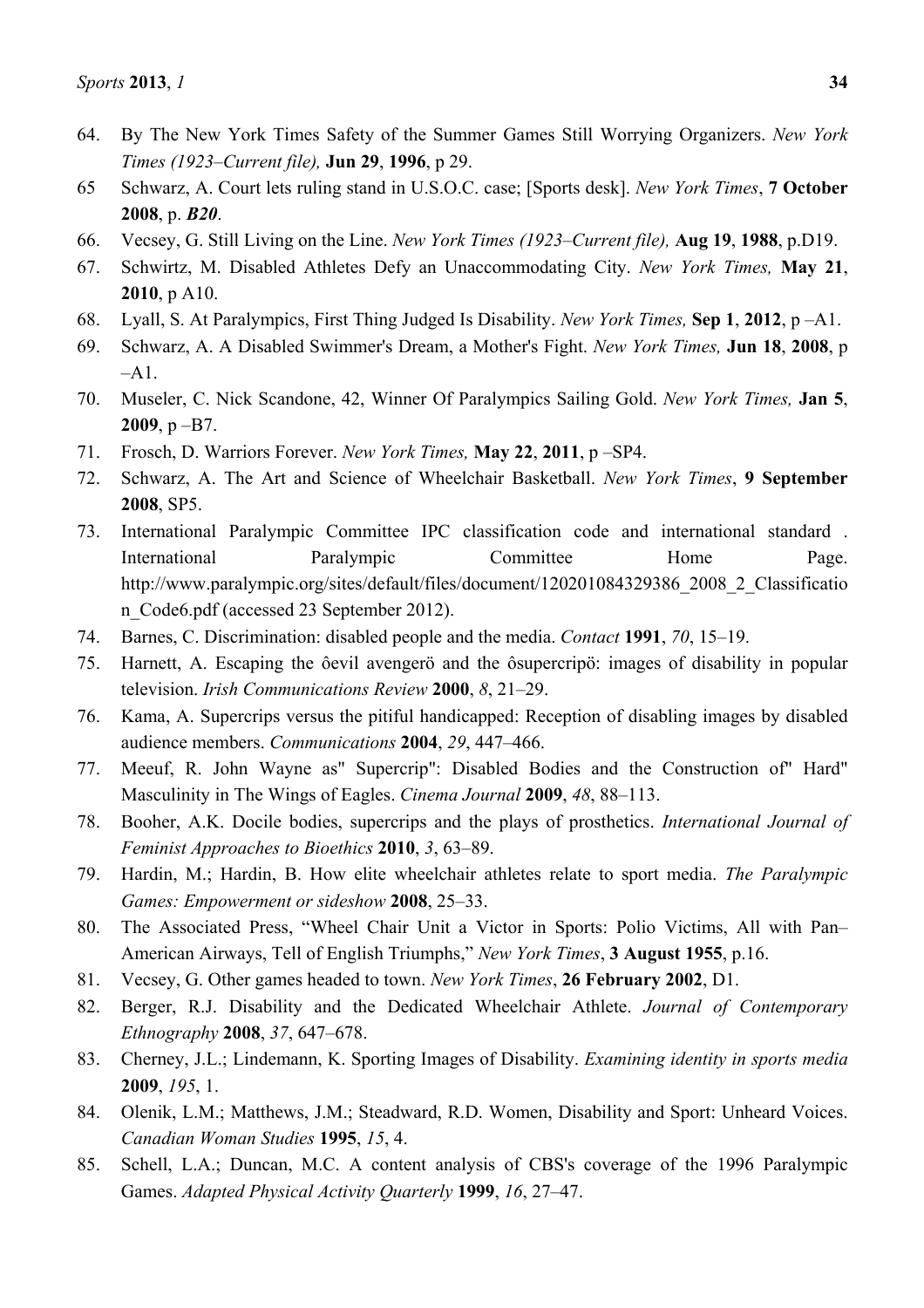- 86. Scott Hogsett as told do Dana Adam Shapiro Not One for the Sidelines. *New York Times (1923– Current file),* **Sep 19**, **2004**, p 140.
- 87. Ellis, K. Beyond the Aww Factor: Human interest Profiles of Paralympians and the media navigation of physical difference and social stigma. *Asia Pacific Media Educator* **2009**, *1*, 23– 36.
- 88. By Tony Kornheiser Special to The New York Times Desire Spurs Top Athletes On Wheels. *New York Times (1923–Current file),* **Jun 12**, **1976**, p 39.
- 89. Wilson, E. Model and Front–Runner. *New York Times,* **Jul 14**, **2011**, p –E1.
- 90. Dewan, S. A long–ago refuge still tends to the needs of polio survivors. **2005**.
- 91. By Howard, A. Rusk. Paralyzed Athletes, With Big Victories Behind Them, Open Olympics This Week. *New York Times (1923–Current file),* **Sep 18**, **1960**, p 134.
- 92. Purdue, D.E.J.; Howe, P.D. See the sport, not the disability: exploring the Paralympic paradox. *Qualitative Research in Sport, Exercise and Health* **2012**, *4*, 189–205.
- 93. Trumbull, R. 369 to compete in Paralympics: wheelchair games due to open at Tokyo today. *New York Times*, **8 November 1964**, S2.
- 94. Special to The New York Times Elite Athlete Chases More Than a Medal. *New York Times,* **Jul 17**, **1991**, p –B11.
- 95. Litsky, F. A Blind Rider Races Into the Nationals. *New York Times,* **Jul 12**, **1997**, p 31.
- 96. On your own; One–Legged Runner Tries to Inspire Others. *New York Times,* **Jul 16**, **1990**, p C10.
- 97. Museler, C. Unforeseen Change of Course. *New York Times,* **Feb 9**, **2008**, p 0–D.
- 98. Wolbring, G. Paralympians outperforming Olympians: An increasing challenge for Olymp–ism and the Paralympic and Olympic movement. *Sport, Ethics and Philosophy* **2012**.
- 99. Wolbring, G.; Legg, D.; Stahnisch, F. W. Meaning of Inclusion throughout the History of the Paralympic Games and Movement. *The International Journal of Sport & Society* **2010**, *1*, 81–93.
- 100. Howard, H. Park city center offers a new rush for athletes with disabilities. *New York Times*, **18 December 2005**, D2.
- 101. Schwarz, A. The Art and Science of Wheelchair Basketball. *New York Times,* **Sep 9**, **2008**, p SP2.
- 102. El–Bashir, T. Amputee takes sheer speed and will to Atlanta. *New York Times*, **16 August 1996**, B13.
- 103. Dicker, R. New equipment stirs division within wheelchair ranks. *New York Times*, **5 November**, **2000**, SP9.
- 104. Vecsey, G. Sports of The Times; Still Living on the Line. *New York Times,* **Aug 19**, **1988**, p –D.
- 105. Martin, D. After the olympics, games of another kind begin. *New York Times*, **23 September 1988**, p.A1.
- 106. Helou, P. Article 7 –– No title. *New York Times,* **26 May 1991**, L14.
- 107. Ryan, B. It's Back to Barcelona: Let the Games Begin Once Again! *New York Times,* **Aug 30**, **1992**, p –CN1.
- 108. Hirschberg, L. Hot wheels. *New York Times*, **10 July 2005**, 42–47.
- 109. Holden, S. These Gladiators on Wheels Are Not Playing for a Hug. *New York Times,* **Jul 8**, **2005**, p E8